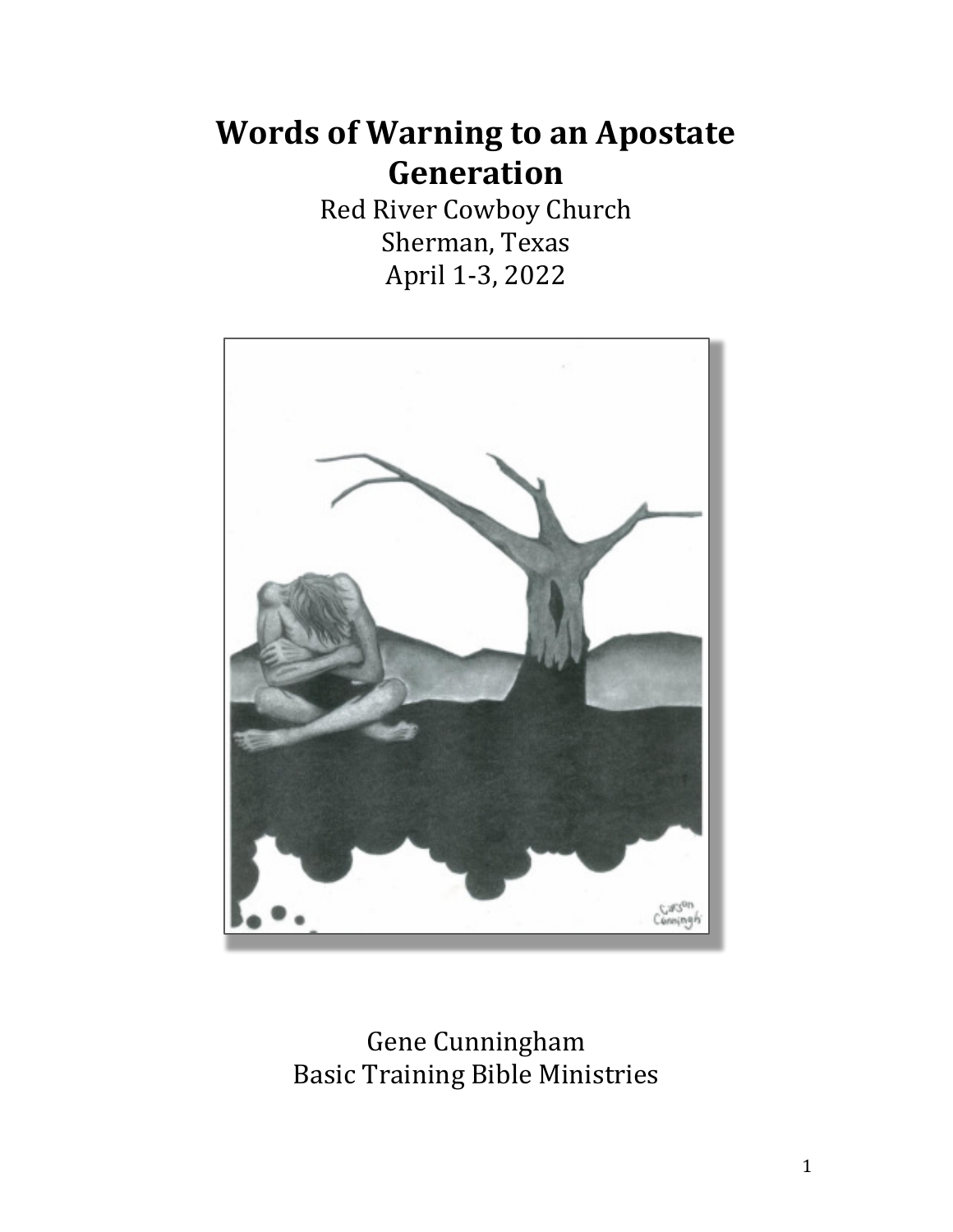#### **Words of Warning to an Apostate Generation Red River Cowboy Church Sherman, Texas April 1-3, 2022**

#### **Introduction**

This letter, like those of James, 1 & 2 Peter, and Jude, are often referred to as the Jewish epistles. They were written to Jewish Christians about questions and problems they faced early in the history of the church. The following notes of introduction have been adapted from the writings of Dr. Warren Wiersbe and Dr. J. Vernon McGee.

#### **The Author**

The question of authorship has plagued this epistle throughout church history. However, it is a debate in search of a cause. The epistle was accepted into the canon on the basis of Paul's authorship. Many like to quote the statement by Origen, "who wrote the Epistle is known only to God." However, they leave out the important part of his quote.

"The thoughts are Paul's, but the phraseology and composition are by someone else. **Not without reason have the ancient men handed down the Epistle as Paul's**, but who wrote the Epistle is known only to God."

This puts the quote in an entirely different light. Clement of Alexandria (150-215AD) said that Paul wrote the epistle in Hebrew, and that Luke translated it into Greek. Actually, the argument for Paul's authorship is stronger than for some of his other epistles, in spite of the lack of his name in the epistle.

Following is a list, far from complete, of thoughts and phrases in Hebrews used by Paul in other epistles, but never by other authors. Compare the following…

- 1. Heb.1:1, 3 with 2Co.4:4; Col.1:15-16.
- 2. Heb.1:4, 2:9 with Phi.2:8-9.
- 3. Heb.2:14 with 1Co.15:54, 57.
- 4. Heb.7:16, 18-19 with Rom.2:29; Gal.3:3, 24.
- 5. Heb.7:26 with Eph.4:10.
- 6. Heb.8:5; 10:1; with Col.2:17.
- 7. Heb.10:12-13 with 1Co.15:25.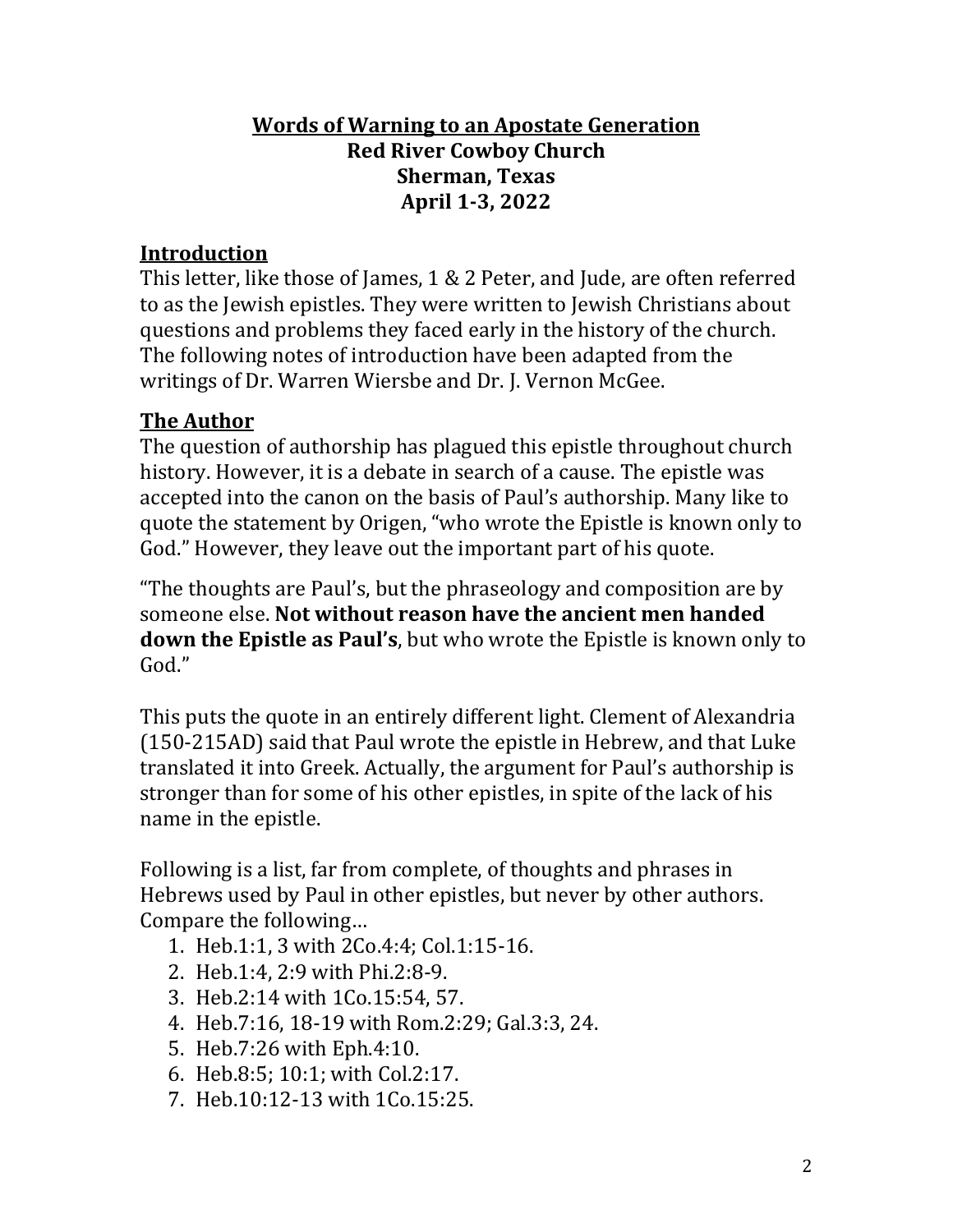Some claim that Heb.2:3 excludes Paul as the author, since he says in Gal.1:11-12 that he received the Gospel not from men but from God. But in Heb.2:3 he identifies himself with other early Christians, using "we" to separate them from the early disciples.

Two reasons may explain why Paul did not sign his name to the book. First, he did not begin with "Paul, an apostle…" because he intended to present the Lord Jesus Christ as the ultimate apostle from God (Heb.3:1). Second, we know that the Jews hated Paul, and the addition of his name would only hinder the acceptance of the truth contained in it. Consider seven things the author reveals about himself that would fit the apostle Paul.

- 1. He was a Jew acquainted with the details of Mosaic ritualism (Heb. Ch.7-10; 13:13).
- 2. He was highly acquainted with Greek philosophy.
- 3. He had been in prison and was supported by the recipients (Heb.10:34).
- 4. At the time of writing he was a prisoner in Italy (Heb.13:19, 24).
- 5. Timothy had been imprisoned with him, but now was free (Heb.13:23, compare Phi.2:19).
- 6. The author hoped to be liberated soon (Heb.13:19, compare Phi. v.22).
- 7. The scholar Lightfoot wrote in favor of Paul's authorship, saying, "The very style of it may argue the scholar of Gamaliel" (see Act.22:1-3).

The final argument, and to me quite convincing, for Paul's authorship, comes from the apostle Peter. We know that Peter wrote to believing Jews who had been scattered by persecution (compare Act.8:1-4 with 1Pe.1:1). In 2Pe.3:15-16 Peter speaks of an epistle written to these same Jewish believers by the apostle Paul. He specifically separated this epistle from Paul's other epistles, *"as also in all his epistles"* (2Pe.3:16). Peter identifies this epistle of Paul, sent to Jews, as Scripture. If Hebrews is not that epistle, then we have a portion of the inspired word of God missing!

# **The Recipients**

This reference by Peter also helps us know specifically where the letter was sent. It would have been *"to the pilgrims of the Dispersion in Pontus,*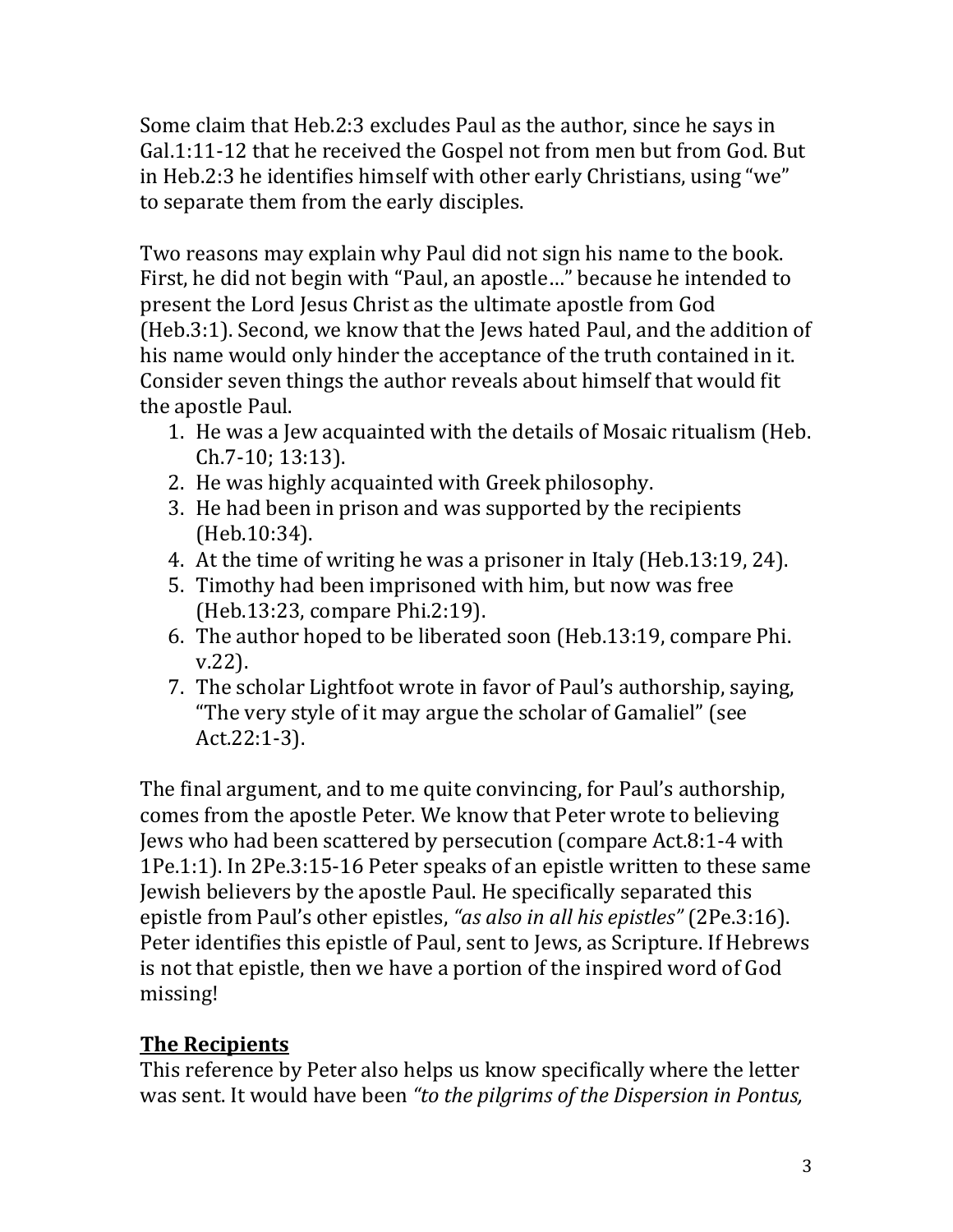*Galatia, Cappadocia, Asia, and Bithynia…"* (1Pe.1:1). This letter, then, is a counterpart to the Epistle to the Galatians. Where Galatians deals with the Gentile side of the problem of law versus grace, Hebrews deals with the question from a Jewish perspective. No doubt it was also to be carried to Jews especially in Jerusalem and Judea, where the judgment of God was soon to fall in the coming of Titus and the Roman legions, and the fall of Jerusalem and destruction of the nation of Israel. The recipients are called *"holy brethren"* (Heb.3:1), and *"brethren"* (2:11, 12, 17; 3:12; 10:19; 13:22). In addition to this, in every exhortation in the epistle, the author includes himself with them, using the words *"we"* and *"us"* (Heb.2:1-3; 4:1-3, 11, 14; 6:1-3; 8:1; 10:19-24; 12:28).

# **The Theme**

The theme of Hebrews is twofold: first doctrinal and then practical. The main theme is that we have a perfect high priest who has offered a perfect and final sacrifice for sins (Heb.8:1-6). This is the main focus of chapters 7 through 10. Then the subtheme is that we ought to carefully and diligently *"consider Jesus"* (Heb.3:1; 12:3) so that we might go on to maturity (Heb.6:1). Paul's point here is that although the Lord Jesus is God's final word to man, our comprehension of that message will never be final. Throughout all eternity we will be learning what the coming of Christ and His sacrifice for us has accomplished (Eph.2:7).

# **The Outline**

The outline of the Epistle is quite simple, but the concepts contained in these sections can be difficult to comprehend, especially for Gentile readers.

- 1. The Superior Person of Christ Chapters 1- 4:13 (Doctrinal). The Superiority of the Lord Jesus Christ is seen in seven ways.
	- A. Christ is superior to the prophets (Heb.1:1-3).
	- B. Christ is superior to Angels (Heb.1:4-2:18).
	- C. Christ is superior to Moses (Heb.3:1-19).
	- D. Christ is superior to Joshua (Heb.4:1-13).
- 2. The Superior Priesthood of Christ Chapters 4:14- Ch.10 (Dispensational).
	- A. Christ is superior to Melchizedek (Heb.7:1-28).
	- B. Christ serves in a superior, heavenly sanctuary, ministers a superior covenant, based on a superior sacrifice (Ch.8- 10).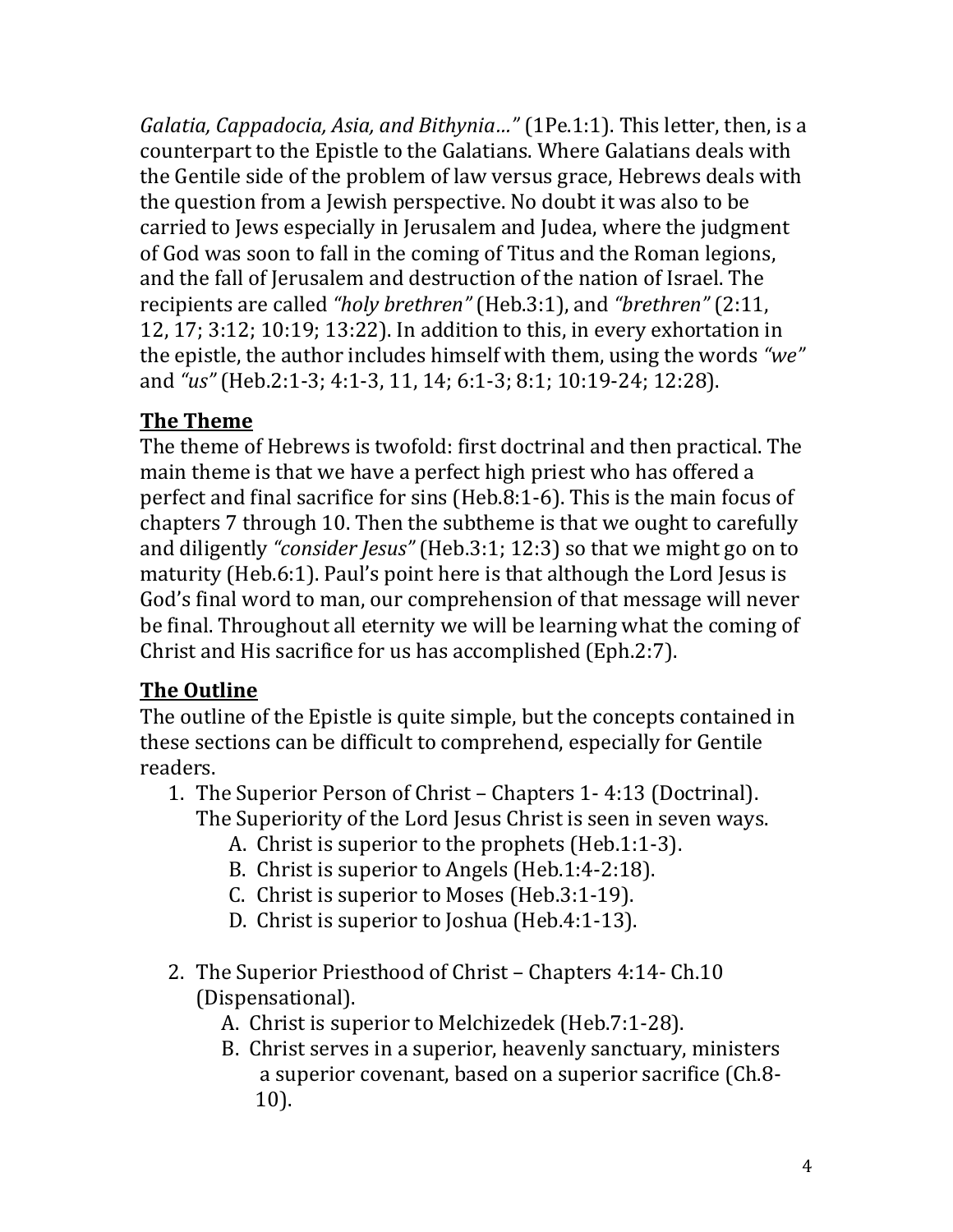- 3. The Superior Promises of Christ Chapters 11-13 (Practical). These fall into a familiar category of three.
	- A. The blessings of Faith (Heb.11:1-40).
	- B. The blessings of Hope (Heb.12:1-29).
	- C. The blessings of Love (Heb.13:1-25).

Along with this outline, there are five warning sections embedded within the book.

- 1. The danger of drifting from God's word (Heb.2:1-4).
- 2. The danger of doubting God's word (Heb.3:7-4:16).
- 3. The danger of dullness toward God's word (Heb.5:11-6:8).
- 4. The danger of disobeying God's word (Heb.10:26-39).
- 5. The danger of despising God's word (Heb.12:12-29).

## **Key Words**

The main idea of the book is expressed in the repetition of key words like "*perfect*" (Heb.2:10; 5:9, 14; 6:1; 7:11, 19, 28; 9:9, 11; 10:1, 14; 11:40; 12:2, 23), and "better" (Heb.1:4; 6:9; 7:7, 19, 22; 8:6; 9:23; 10:34; 11:16, 35, 40; 12:24). The word "*better*" suggests infinite superiority of Christ and His work, and the word "*perfect*" speaks of that which is whole, complete, without lack. We also find the words "*heavenly*" and "*eternal"* often.

# **The Date**

 It is clear that this epistle was written prior to the fall of Jerusalem in 70 AD, probably around 68AD, before Paul was martyred. He speaks of the temple still standing, and of priests who continue to serve there (Heb.8:4-5; 9:9-10; 10:1-3, 11). The torn veil on the day of Christ's crucifixion (Mat.27:51) showed that God had rejected the nation, and put an end to the Levitical system of worship. The book of Hebrews serves as a warning of the coming day of fiery judgment (Heb.10:25, 27; 12:28) that would fall on Israel. See Peter's warning in Act.2:40. This was the result of the nations rejection of her Messiah, the unforgivable sin of Mat.12:24, 31-32, which resulted in the kingdom being taken from Israel, for a time (Rom.11:24-25), and given to the Gentiles (Mat.21:40- 44). This judgment Paul compares to the failure of Israel to enter Canaan due to their unbelief (Num.13-14; Heb.3:1-19). Hebrews may actually have been Paul's last epistle.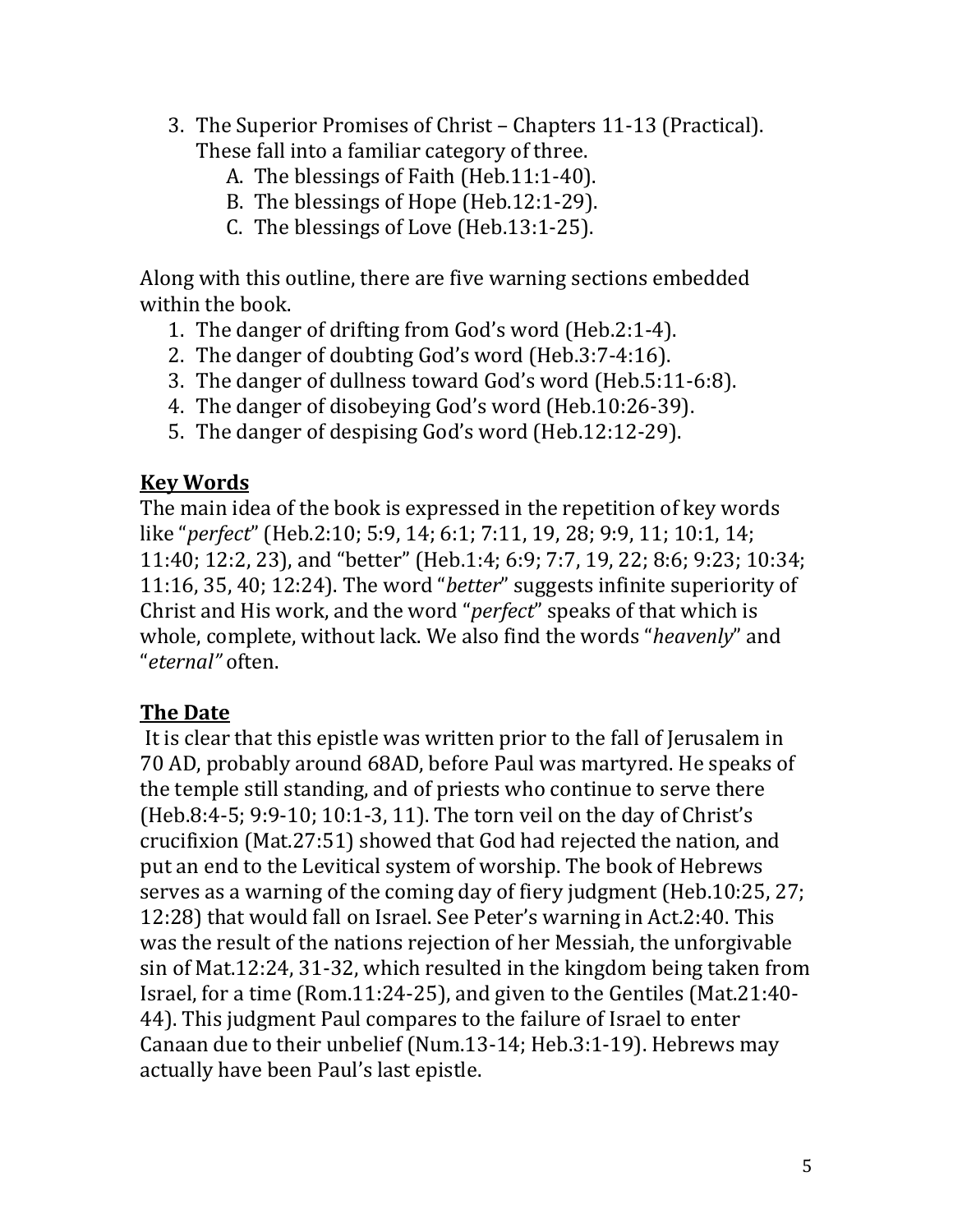## **The Infinite Superiority of Jesus Christ**

This is the theme of the book of Hebrews. It is most interesting that in Col.1:15-19 Paul presents seven unique superiorities of Christ. Here in Hebrews, there are several sets of seven superiorities.

- 1. The seven superiorities of the book: Jesus is superior…
	- A. To prophets (Heb.1:1-3).
	- B. To angels (Heb.1:4-14).
	- C. To Moses (Heb.3:1-19).
	- D. To Joshua (Heb.4:1-13).
	- E. To Melchizedek (Heb.4:13-7:28).
	- F. To the Old Covenant (Heb.8:1-10:39).
	- G. To all other heroes of the faith, as He is the Author and Finisher of faith (Heb.11:1-13:25).
- 2. His seven superiorities over the prophets (Heb.1:1-3).
- 3. His seven superiorities over the angels (Heb.1:4-14).

I am sure we could "impose" our system of "seven superiorities" in every category in the book. However, it is evident that Paul is here in the first chapter, and throughout the book, following the formula he used in Colossians 1:15-19.

#### **I. First Warning: The Danger of Drifting (2:1-4)**

- 1. The necessity, v.1a. The *"therefore"* ties this warning to the truths presented in chapter one. Since Jesus Christ is superior in every way, it is essential that we heed what He has said. As the Father said to the disciples on the Mount of Transfiguration, *"This is My beloved Son, in whom I am well pleased. Hear Him!"* (Mat.17:5). The phrase "more earnest heed" comes from two words that were used for the extreme care necessary to bring a ship into safe harbor. *"Things we have heard"* refers to Jesus' teachings (v.3).
- 2. The peril, v.1b. Failure to be attentive to the word of God results in a gradual drifting away spiritually. The word pictures a ship that has slipped its moorings and is drifting away with the tide. Only the Lord Jesus Christ, through His word and by His Spirit, is able to keep us anchored in the protective will of God (Heb.6:19).
- 3. The accountability, v.2. If God's word communicated by angels was sure, and every disobedience brought just judgment, how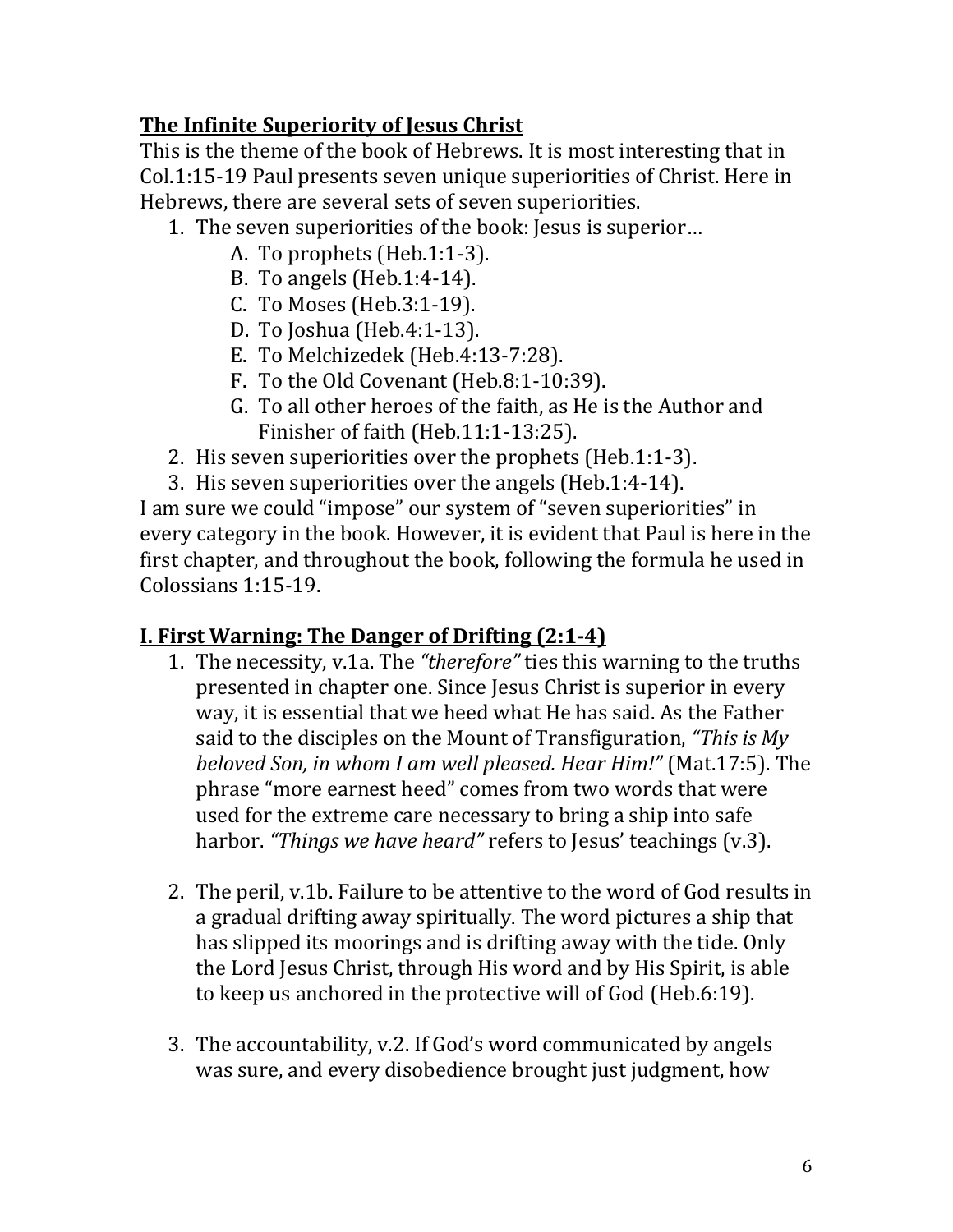much greater is the word spoken through Jesus Christ, who is infinitely greater than angels?

- 4. The impossibility, v.3a. The phrase *"how shall we escape"* indicates the impossibility of escaping Divine retribution for spiritual apathy. This is the impossibility mentioned again in Heb.6:4. The reason it is impossible to escape temporal judgment, if we are apathetic/disobedient to Gods word, is found in three other "impossibilities" in the book.
	- A. Because it is impossible for God to lie (Heb.6:18). Both His promises of blessing for obedience, and His warnings of judgment for disobedience, will be fulfilled.
	- B. Because it is impossible for animal sacrifices to accomplish what only the cross of Christ could achieve (Heb.10:4-10). To turn away from the provisions of the new covenant (Heb.2:1-4), which were purchased at the cost of the cross, and to return to the rituals of Judaism, is to reject the reality for the shadow (Heb.9:11-15; 10:1-10).
	- C. Because without faith it is impossible to please God (Heb.11:6). It is an axiom of Scripture that *"The just shall live by faith"* (Hab.2:4; Rom.1:17; Heb.10:38). Failure to do so results in God's displeasure and judgment (Heb.10:26-31, 38, 11:6; 12:25-29).

The phrase *"so great a salvation"* has the same qualifying *"so"* as in Joh.3:16, which suggests infinite quality. The use of *"salvation"* in Hebrews looks at Divine deliverance in all three stages: past redemption, present deliverance, future glorification. Thus it includes deliverance from the soon coming destruction of Jerusalem, which is *"the day"* referred to in Heb.10:25. Believers who drifted away from sound doctrine in the first century would find it "impossible" to escape the horrors of 70A.D.

5. The authority, v.3b-4. All that is written in the epistles is but the exposition of the words of Jesus Christ we read in the gospels. This is especially true of the teaching of Jesus in the upper room (Joh.13:17) which contains the seed-thoughts of all Church age truth. In the Jewish world, every truth must be attested by two or three witnesses (Deu.17:6; 19:5; Mat.18:16; Joh.5:31-40;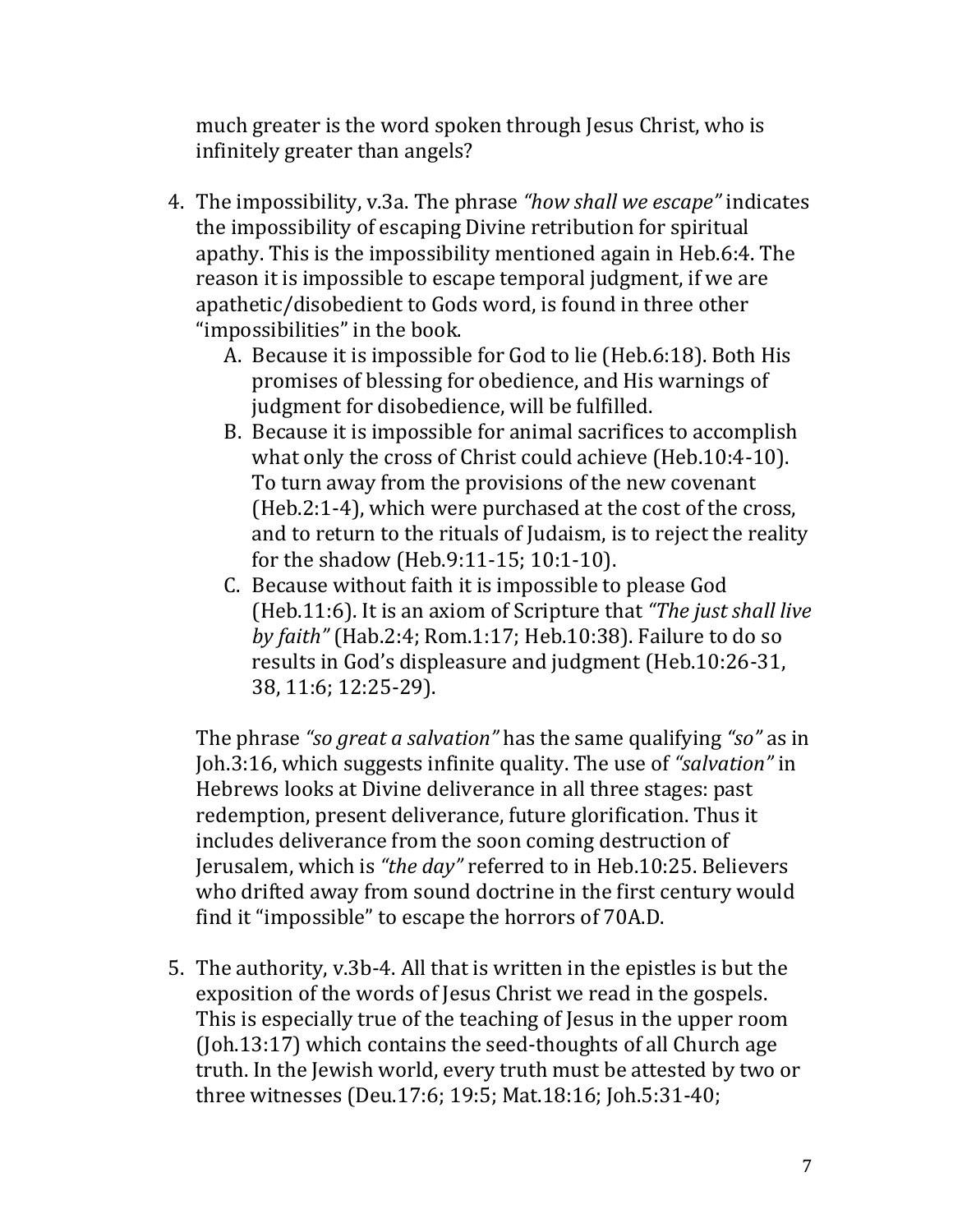2Co.13:1; 1Ti.5:17). Here, we have 1) the witness of Jesus Himself, 2) the witness of those who heard Him, 3) the witness of signs, wonders and miracles from God, 4) the gifts given by the Holy Spirit on the day of Pentecost.

## **Five works of the Holy Spirit in relation to Scripture**

- 1. Revelation This is the work by which the word of God is made known to the prophets and apostles (1Co.2:10; 1Pe.1:10-12).
- 2. Inspiration This is the work of directing and guiding the writing down of that which has been revealed (2Ti.3:16; 2Pe.1:19-21).
- 3. Preservation This work assures us that no Scripture can ever be destroyed (Isa.40:6-8; 1Pe.1:24-25; Mat.24:35).
- 4. Illumination This work opens the eyes of understanding to the student who studies God's word in faith (Psa.19:8; Eph.1:17-20; Heb.6:4).
- 5. Application Here the Spirit enables the believer to apply God's word to daily life (1Co.2:4-5; Eph.3:16-20; 1Th.1:5-6).

# **Summary**

These five warning sections (see page 4) in Hebrews progress from bad to worse. They show the progressive spiritual decline of the believer who is apathetic and indifferent to God's word, who drifts to his or her own spiritual destruction. This warning is resumed in Heb.3:7-19.

# **II. Second Warning: The Danger of Doubting God's Word (Heb.3:7- 4:13)**

Again, this section is critical to rightly interpret the entire book. The Exodus generation is used as the historical example of those who were redeemed out of slavery, but who failed to enter into the full blessings intended by God for them. While their redemption out of slavery required only faith in the blood of the lamb (Exo.12), entrance into the promised land required both believing in the promise of God, but also in claiming the land through victorious conquest.

In the very same way, the Lord Jesus offers to all who come to Him two kinds of rest (Mat.11:28-30). The first is the rest of salvation (v.28), which is freely given to all who come to Him in faith. However, the second rest (v.29-30) is discovered only by those believers who will take up the "yoke" of discipleship, who study and grow in His word, and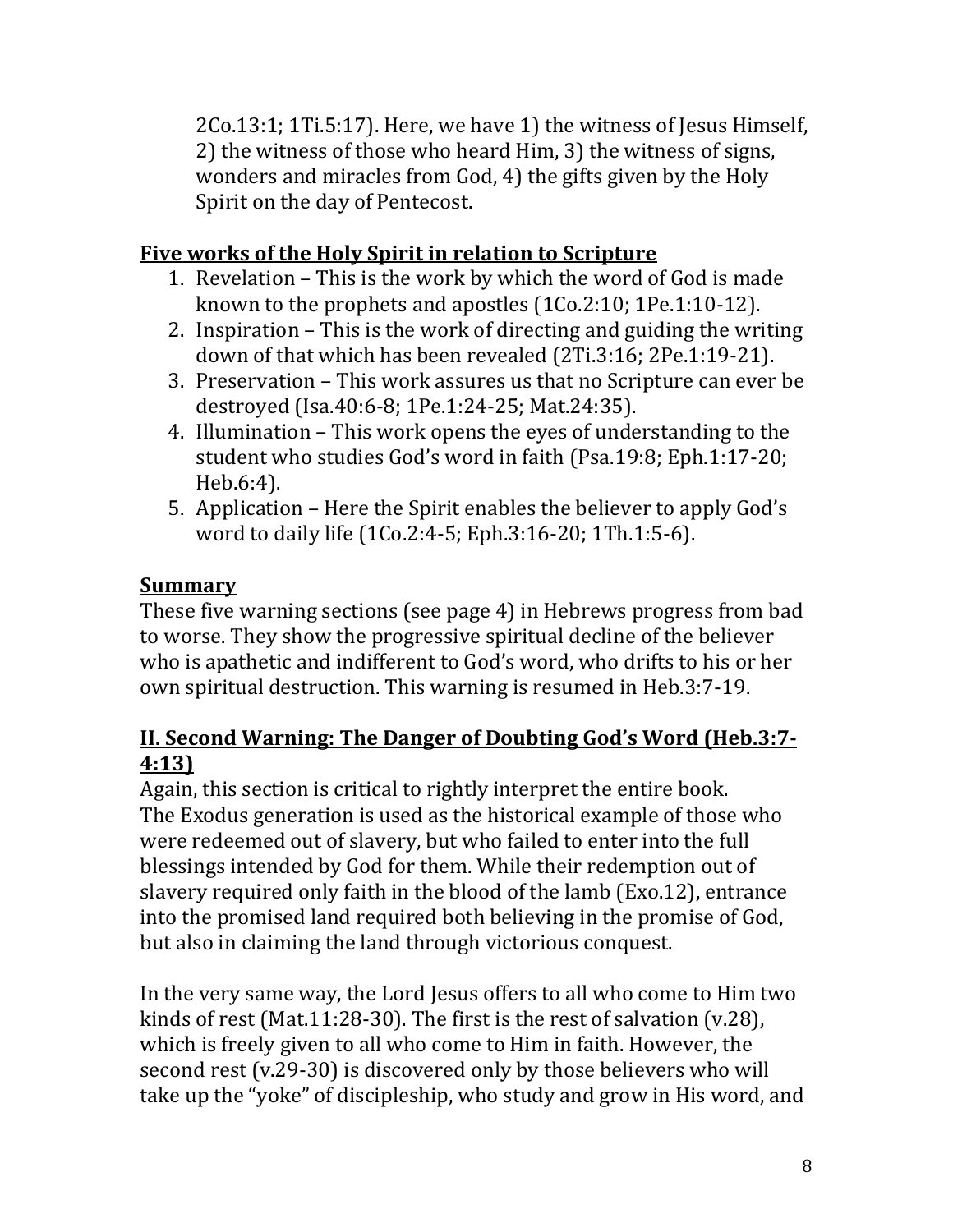become fellow-laborers with Him in obedient service (Rom.12:1-2). We do not want to follow the negative example of the Exodus generation of doubt, unbelief, and failure!

 The quote from Psa.95:7-11 takes us back to the story in Numbers 13 and 14. Moses sent the twelve spies into the land of Canaan to prepare for the Israelite invasion. When the spies returned, ten of them declared that it was a suicide mission to go into the land (Num.13:17-33). Only Joshua and Caleb remained faithful to the plan of God to give the land to Israel (Num.13:1-2).

Because Israel believed the ten unfaithful spies and rejected the two who were faithful (Num.14:1-10), God declared that He would destroy the nation, and build a new nation from Moses. Moses interceded on behalf of Israel, and God forgave them (Num.14:11-21). However, God declared that as discipline for their unbelief, none of the adults of that generation would enter the land, except Joshua and Caleb (Num.14:22- 38).

When this message was relayed to the people, they wanted to "repent", and sought to go in and claim the land, but were defeated (Num.14:39- 45). From this story we can conclude several doctrinal points.

- 1. The issue here is not salvation. These people had all believed in the Lord (Exo.4:31; 14:31) and had been redeemed by the blood of the Passover lamb (Exo. 12). It is worth noting that Moses also was not allowed to enter the land, and this was also due to his unbelief (Num.20:7-12; Deu.1:37; Deu.3:23-27).
- 2. The land of Canaan represented victory through faith, along with all its blessings. By their refusal to continue in faith, the Exodus generation forfeited the victorious life and the resulting blessings.
- 3. Israel's failure resulted from turning away from the promise of God, and believing instead in what they saw and heard concerning their circumstances. They followed appearances instead of faith.
- 4. The author of Hebrews is warning these first century Jewish believers that they, like their ancestors, were in danger of failing to enter into a life of victory and blessing, by rejecting the word of God and instead living in fear of their enemies' persecution.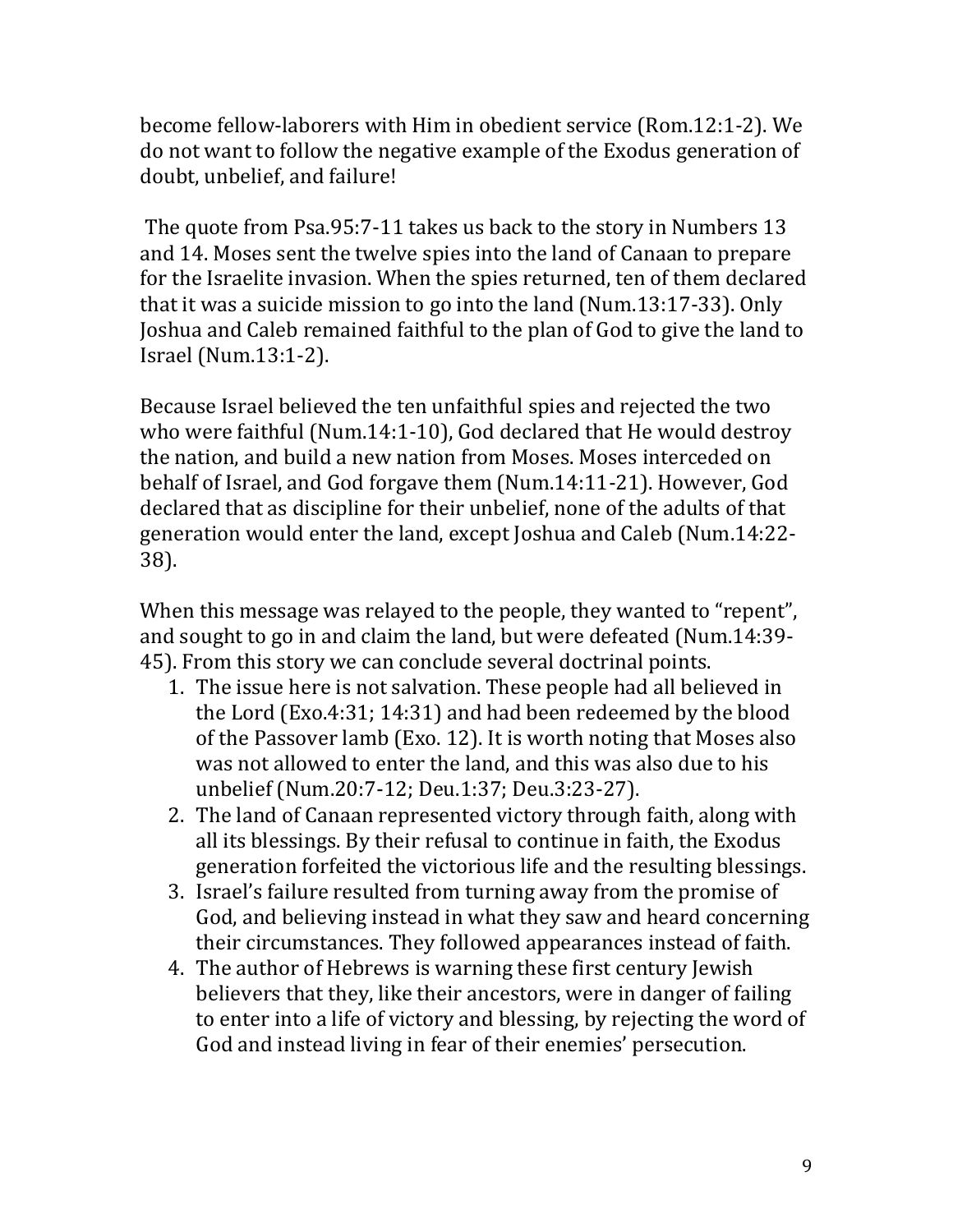- 5. In Heb.2:3 the question, *"How shall we escape?"*, leads us, by the example of the Exodus generation, to the conclusion that, *"It is impossible…to renew them again to repentance"* (Heb.6:4-6).
- 6. There are times in history, and indeed in the Christian life, where failure to heed God's word and be guided by His Spirit will result in blessings, and eternal rewards, that will be lost forever (Heb.12:15-17; 25-29). Some opportunities once lost cannot be reclaimed. These first century Jewish believers were facing one of the greatest historical upheavals of the ancient world, the destruction of the temple in 70A.D., and the destruction of the nation of Israel.
- 7. Again, the issue throughout Hebrews is not a question of whether the recipients of this letter were saved. That is beyond doubt (Heb.3:1). The question is whether they will continue to grow up to spiritual maturity (Heb.5:11-6:3) and trust in the faithful promises of God (Heb.6:13-20).

In this quote from Psalm 95 should be read in the context of the whole Psalm. In the first seven verses we see the joy, thanksgiving, and worship of those who chose to live by faith and claim victory through obedience to God.

Then in v.7b-11 comes the warning to those who have hardened their hearts to God's word and promises at Kadesh Barnea (Num.13). It is worthwhile to identify the conditions that led to their spiritual failure.

- 1. First, they hardened their hearts to the word of God (Psa.95:8; Heb.3:8).
- 2. Second, they wanted to test God, instead of trusting Him (Psa.95:9a; Heb.3:9a).
- 3. Third, while they had seen the mighty works of God, they had not learned His ways (Psa.95:9b, 10b; Psa.103:7;Heb.3:9b, 10b). Note that in Psa.95:9-10 and 103:7 God distinguishes between seeing His works and knowing His ways.
- 4. Fourth, they *"went astray in their hearts"* (Psa.95:10; Heb.3:10).
- 5. Finally, as a result of their spiritual retreat and decline, they were not allowed to enter into His rest, the land of Canaan (Num.14:39- 45; Psa.95:11; Heb.3:11).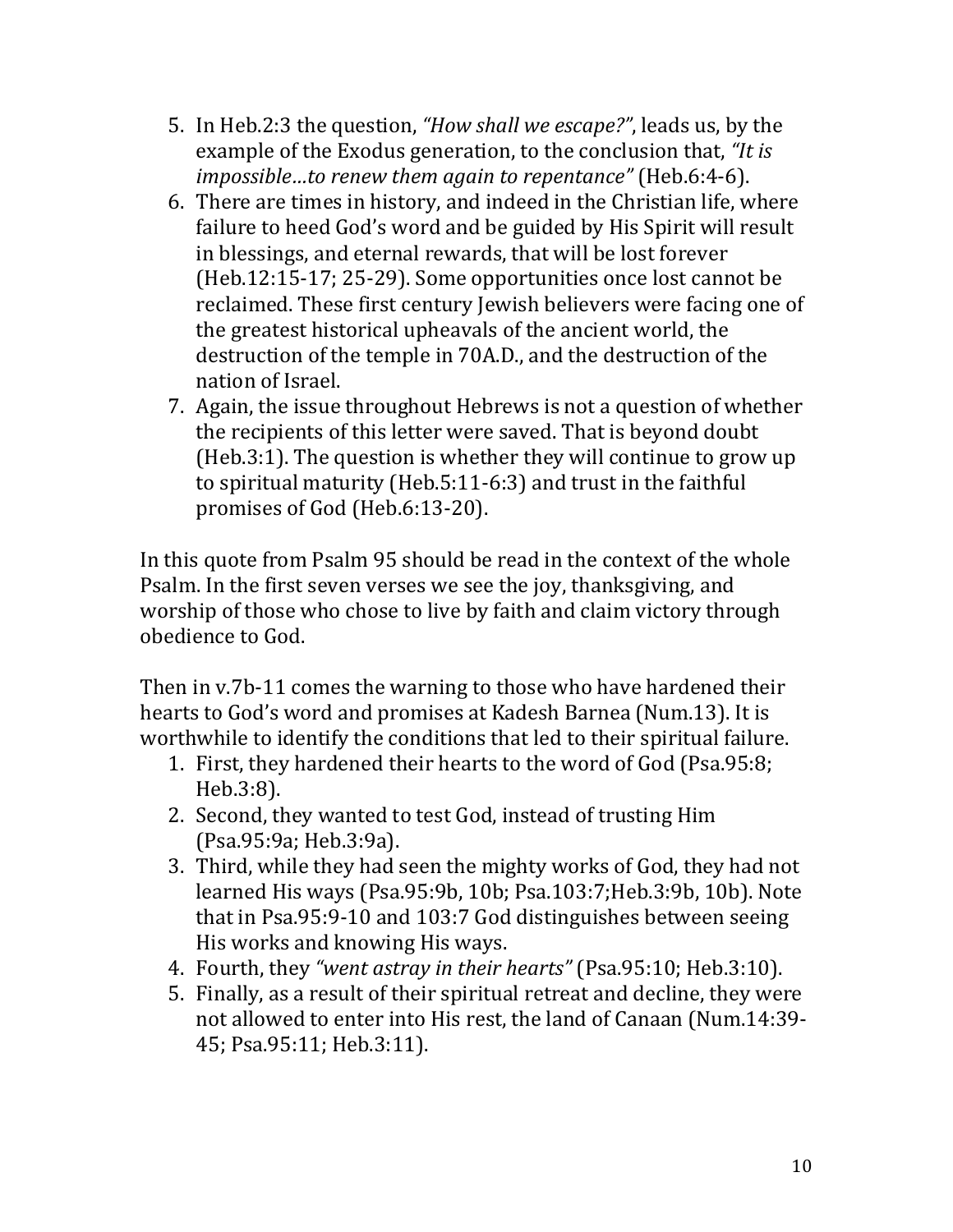6. These stages are similar to the same warnings Paul gives to believers in Gal.3:1-5; 5:1-9; Eph.4:17-24, and those of John in Rev.2:4-7; 14-16; 20-24; 3:1-3; 16-19.

## **The Meaning of Rest**

In this context, the word "rest" refers to victory and blessing in the land of Canaan. However, within the wider context including chapter four, the word is used in several different ways, that are all closely related.

- 1. It is used of God's rest after creation (Gen.2:1-2; Heb.4:4).
- 2. It is used of Canaan, the promised land, whose rich blessings had to be claimed by victory through faith (Deu.6:10-11; Jos.24:13; Psa.95:11; Jos.1:13-15; Heb.3:11).
- 3. It is used of spiritual rest for our souls by receiving eternal salvation (Mat.11:28; Heb.4:3).
- 4. It is used of the victorious life of faith (Mat.11:29-30; Heb.4:9-11).
- 5. Finally, it is used of our eternal rest of inheritance/reward in Christ's kingdom (Rev.14:13).

The main burden of the book of Hebrews is to bring those who have entered into salvation rest all the way to the rest of spirituality, maturity and victorious living by faith.

#### **The Warning Applied (Heb.3:12-19)**

These believing *"brethren"* (Heb.3:1) are identified as the first century equivalent of those mentioned in Heb.2:11, 12, 17. That is, they are members of the family of God, which includes both Old and New Testament saints.

They are warned to *"beware",* or "watch out", lest they fail as the saints of the Exodus generation did. Paul makes this very same argument in 1Co.10:1-13. It is important to take note of the seven exhortations which show the sure path of escaping spiritual defeat.

- 1. "Consider", 3:1. We must keep our eyes on Jesus Christ.
- 2. "Hear His voice", 3:7. We must be attentive to His word.
- 3. "Do not harden your hearts", 3:8. We must recognize the danger.
- 4. "Beware", 3:12. We must examine ourselves daily.
- 5. "Exhort one another", 3:13. We must care for one another.
- 6. "Hold fast", 3:14. We must get a grip on our faith, and never quit.
- 7. "Let us fear", 4:1. We must recognize Satan's strategy.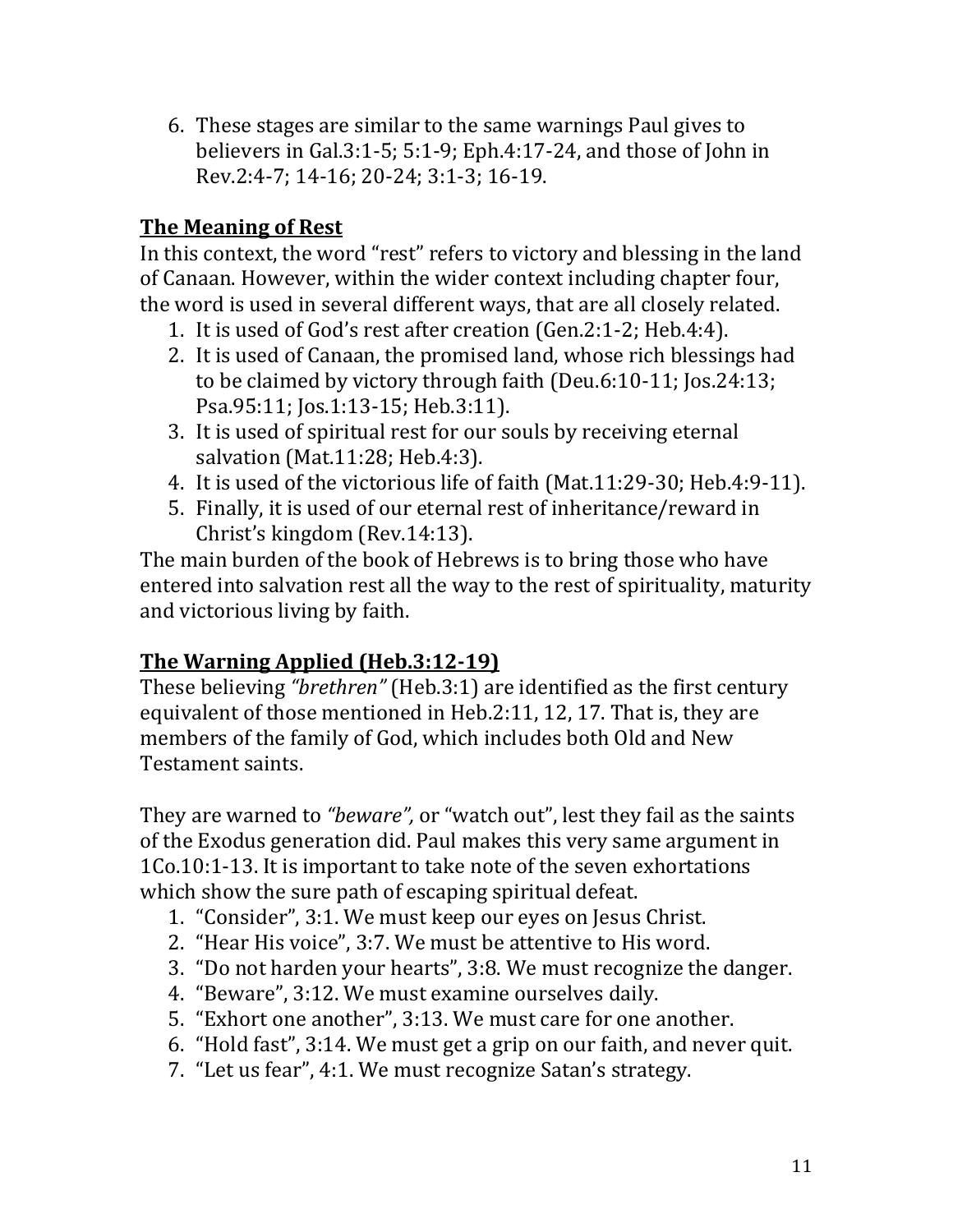Speaking of the very same Exodus generation in 1Co.10, Paul says,

*"Now all these things happened to them as examples, and they were recorded for our admonition, upon the ends of the ages have come."*  1Co.10:11.

This spiritual defeat is attributed to *"an evil heart of unbelief"*. Those who think that "evil" and "unbelief" cannot refer to true believers I would recommend comparing Scripture with Scripture (Luk.11:13; 1Co.5:13; Jam.2:4). Jesus often rebuked the original apostles for their hardness of heart and unbelief (Mar.6:52; 8:17; 16:11, 13, 14). There is a five-fold progression here.

- 1. First comes the evil of unbelief in the heart, v.12a.
- 2. This results in a spiritual departure from the living God, v.12b.
- 3. This begins a process of hardening in the heart, v.13, 15.
- 4. Then life becomes a series of divine discipline, v.16-17.
- 5. The sad end is failure to enter and enjoy the rest of God, v.17-19.

When we get in the habit of failing to trust God, in each and every situation, we end up *"departing from the living God".* This refers to loss of fellowship, fruitfulness, and service, not the loss of salvation. In Gal.5:4 Paul calls it being *"estranged from Christ"*. To avoid this ever present danger, we are to exhort one another daily, and hold fast to the local church (Heb.10:24-25). It is certain that if we unaware of the danger of drifting (Heb.2:1), and fail to "hold fast" to the word of God, we will fall prey to the deceitfulness of sin and become hardened of heart.

Over my 50 years of ministry, I can count many who, when faced with a great test of faith (illness, loss of a loved one, death of a child, etc.) have followed this very pattern! All of us are in peril of following this path, if we do not "hold fast" to God's word "today".

God has a plan for every believer. That plan includes spiritual gifts and ministry (Rom.12:1-8; Rom.11:29; 1Co.12:7). We are called to a life of fellowship and joint-participation with the Lord in His plan (2Co.5:14- 21). However, we can only remain active partners in this plan if we *"hold fast the beginning of our confidence steadfast to the end."* This is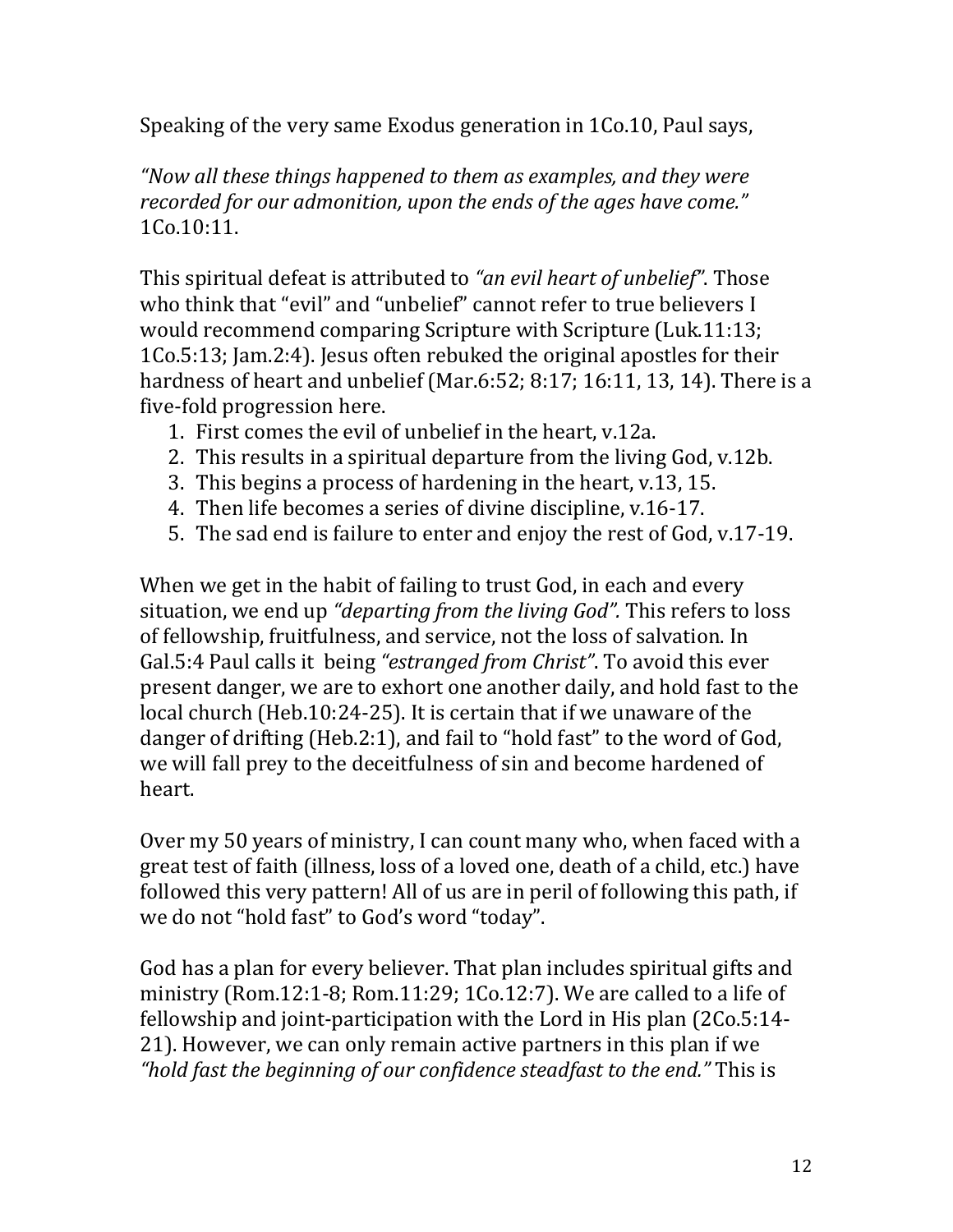essentially a repetition of the truth stated in v.6. To be in fellowship and partnership with God is the sure path to victory and blessing.

In v.15 he repeats the warning from v.7 to emphasize the word *"Today".* Because our enemy the devil, never sleeps, he keeps stressing the need for daily vigilance and spiritual progress (v.13). To live "today" in the fellowship and power of the Holy Spirit is what it means to *"redeem the time"* (Eph.5:16; Col.4:5). We have no time to waste in fulfilling the plan of God for our lives. How can we "redeem" each day, moment-bymoment? These five things we do every day for our bodies. Let us also do them for our souls.

- 1. Wash (1Jo.1:9; 1Co.11:28, 31). We need to daily examine our lives and confess our sins.
- 2. Eat (Mat.4:4; 5:6; Joh.6:27; 35; 1Pe.2:1-3). Every day we need to feed on the word of God.
- 3. Walk (2Co.5:7; Gal.5:16; Eph.4:1; 5:2, 8). We need to walk in fellowship and communion with our Lord.
- 4. Work (Gal.5:6; Eph.2:10; Phi.2:12-13; 1Th.1:3; Tit.2:14; Jam.2:22). God has gifted and empowered each of us for His special work.
- 5. Rest (Mat.11:28-30; Heb.4:1, 11). By faith we rest in His faithfulness and promises, even in trials.

Verses 16-19 are especially valuable for they stress that these were believers who rebelled and ended up dying in the wilderness (1Co.10:1- 13). The three "Who" questions emphasize that the Exodus generation had been blessed with great and mighty signs and wonders (As had these first century believers) and yet they still failed. Read Psalm 78 in its entirety. The other sins of Israel, including their complaining (Exo.15;24; 16:2; Num.14:2), their idolatry (Exo.32; 1Co.10:7), and their sexual immorality (Num.25:1-91Co.10:8), all these sins are traced back to the same cause, *"They could not enter in because of unbelief"* (v.19).

Jesus made it clear that all the sins that men commit originate in the heart (Mar.7:21-23). Solomon warns us to *"Keep your heart with all diligence, for out of it spring the issues of life"* (Pro.4:23). Two things determine the condition of the heart: first, the presence or absence of faith. Second, consistent spiritual growth, or the lack of it (Heb.5:11-14).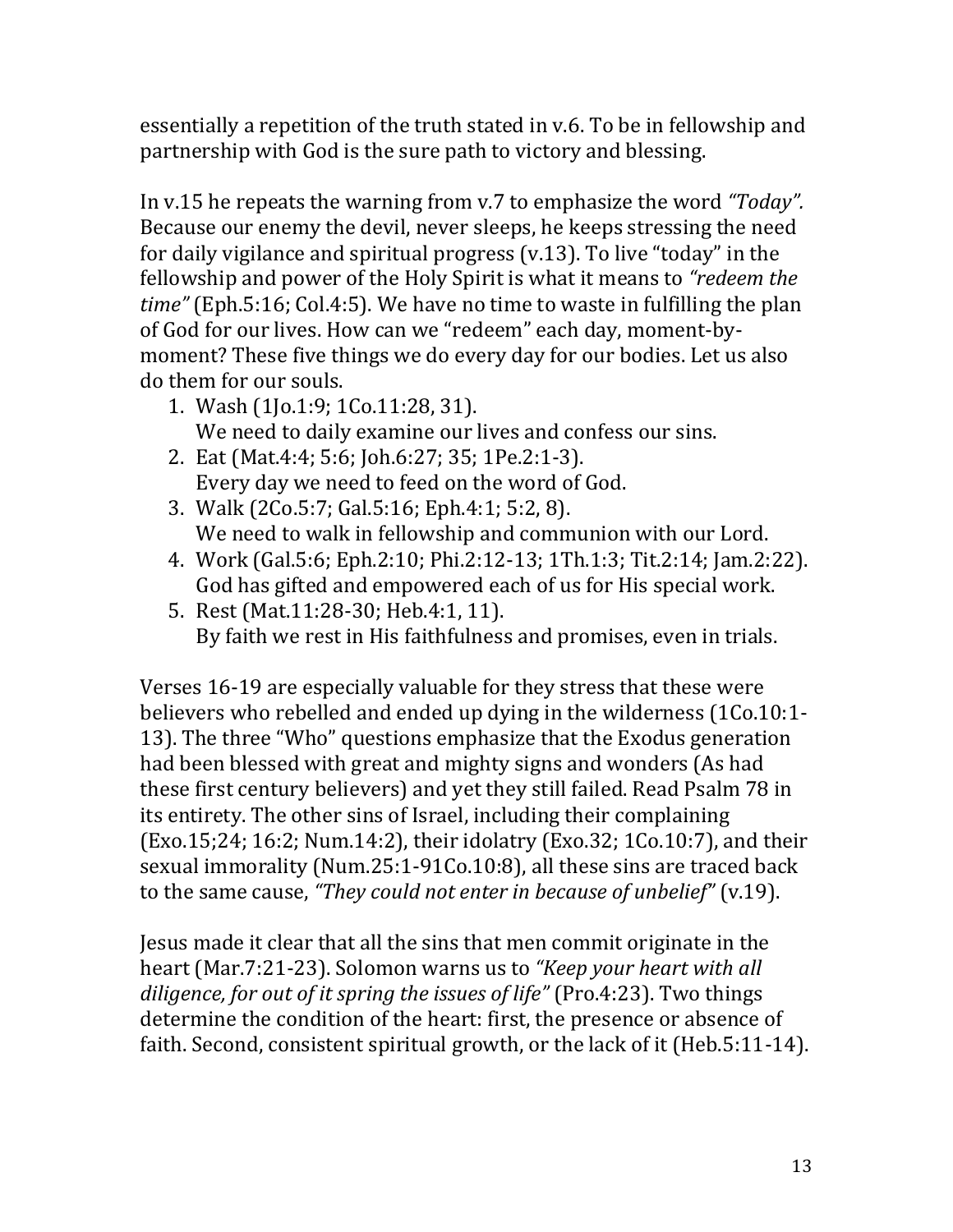As an example of believers failing to *"hold fast…to the end"* (v.6), and of *"departing from the living God"* (v.12), consider the sad account of Demas. In Phi. v.24 he is named by Paul among his fellow laborers. In Col.4:14 he is serving with Paul and Luke. Then, in 2Tim.4:10 we read, *"for Demas has forsaken me, having loved this present world…"*. This is not loss of salvation, but of fruitfulness, blessing, and eternal reward.

## **Exhortation to enter into rest (4:1-16)**

The author mixes warning with positive exhortations to avoid the dangers presented. This section is dominated by four positive commands in the form of an exhortation. The author includes himself in the pursuit of these goals.

# **1. Let us fear (4:1-9)**

Because of the negative example of the Exodus generation, and the fact that we also can fail, we ought to fear failing to enter into the life of faith-rest victory. During His earthly ministry Jesus offered two kinds of rest (Mat.11:28-30). The first is the rest of eternal life, and this is a gift. This we receive at the moment of trusting in Jesus Christ. The second rest is that of discipleship, the faith-rest life. We find or discover this rest as we take up the yoke of discipleship and service and follow the plan of God for our lives (Luk.19:23). Eternal life is free, but discipleship is costly.

God rested the seventh day because His work was finished (v.3-4). The Exodus generation could have enjoyed rest in Canaan had they been willing to trust God and claim the land. Their "rest" would have followed the finished "work" of conquest. However, they did not trust God (Num. 13&14), and failed to enter the Canaan rest (v.6). Five hundred years later David declared that spiritual rest was still available (v.7-10; Psa.95:7-8). This is the "Sabbath-rest" in the soul, which we can enjoy day-by-day as we walk by faith and finish the work God has for us to do.

# **2. Let us be diligent (4:11-13)**

The word for diligence is the same one found in 2Tim.2:15 and 2Pe.1:5&10 and 3:14. It refers to a strong inner drive and motivation to reach a set goal or objective. It is the attitude Paul expresses in Phi.3:13- 14. The absence of diligence in our spiritual lives will guarantee that we fail just as the Exodus generation did.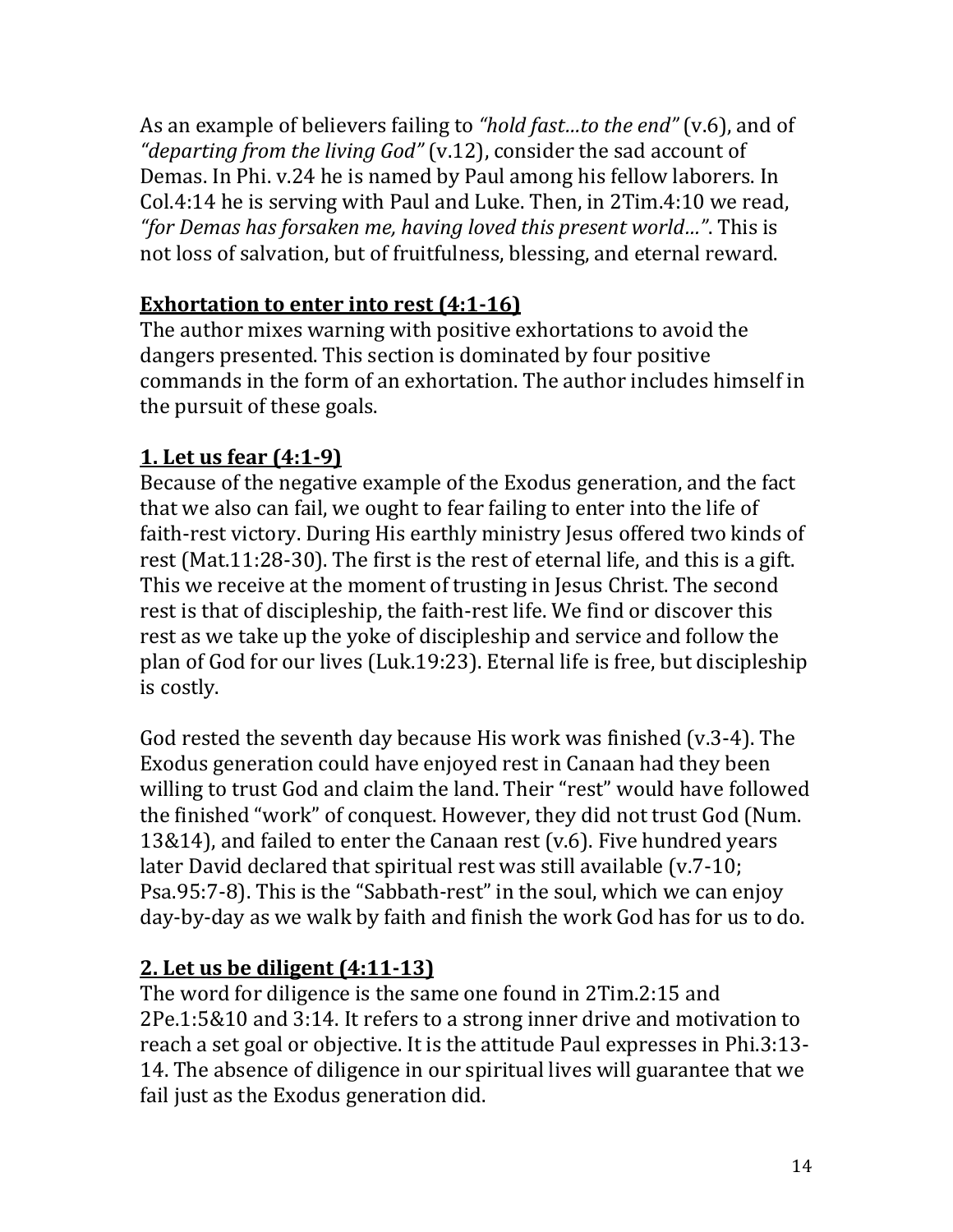Our victory comes by humbling ourselves under the authority of the word of God (v.12-13). It alone has the power to discern our thoughts and motives, and to bring everything of our inner life into conformity with the will of God. One day we will give an account of our life before the Lord (1Co.3:11-15; 2Co.5:10). That accounting will be far more joyful and worthy of reward if we let God's word work in us for *"reproof, for correction, for instruction in righteousness…"* (2Ti.3:16) here and now.

# **3. Let us hold fast (4:14-15)**

We proclaim to the world that Jesus Christ has been crucified, buried, and raised again, and is now seated at the right hand of God in power and authority (1Co.15:3-4; Psa.110:1; Heb.1:13). To falter in our faith in times of trial and affliction is to the world a denial of our claim.

Our victory depends, not on our ability, but on the faithfulness of our High Priest. Jesus not only is able to have compassion on our weakness and frailty. He intercedes for us daily to the Father (Rom.8:34). He alone is a *"merciful and faithful High priest"* (Heb.2:17). Because of His victory on our behalf, *"He is also able to save to the uttermost those who come to God through Him, since He ever lives to make intercession for them."*  (Heb.7:25).

# **4. Let us come boldly (4:16)**

Our victory is won when we take advantage of our High Priest through effective prayer. It is the prayer of faith that delivers us (Jam.5:13-18). Jesus Christ not only delivered us in the past, at salvation. He continues to be the only hope of deliverance in the present and for the future (Rom.7:24-25; 2Co.1:9-10). Like Joshua, we need to learn to be *"strong and courageous"* (Jos.1:6-7), not because we are able, but because God is faithful to keep His promises. Like David we need to learn that *"the battle is the Lord's"* (1Sam.17:47), and that only as we rest in faith will He win life's battles for us. Let us come boldly to the throne of grace!

# **Summary**

Spiritual growth, like physical growth, requires daily nourishment, exercise, and rest. If we are daily learning more and more of the word of God, and by faith applying it in our lives, and trusting in the promises and the plan of God, we will naturally grow up to maturity in our faith.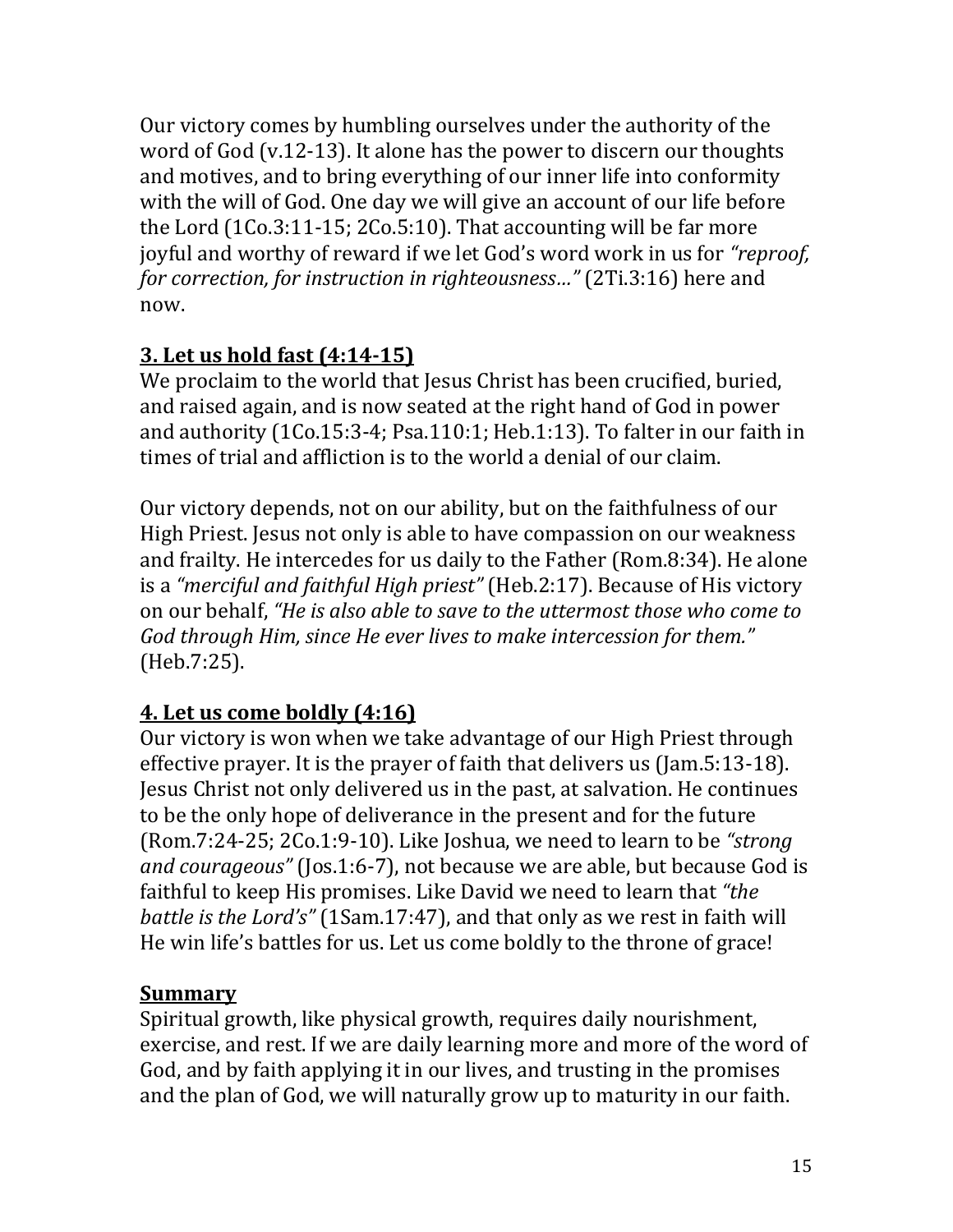Peter gives us a very good picture of the stages of spiritual growth, as well as the blessings and eternal benefits we will receive by growing to maturity in our faith (2Pe.1:5-11). Five steps can summarize the plan of God for every believer.

- 1. Salvation by faith in Jesus Christ (Joh.3:16, 36; 6:29, 40; 10:27-29).
- 2. Growing to maturity by the Spirit and the word (Tit.2:11-14; 2Pe.2:5-7).
- 3. Service in effective prayer to God (priesthood 1Pe.2:5-9), witness to the lost (ambassadorship – 2Co.5:14-21), and ministry to fellow believers (exercise of spiritual gifts – Rom.12:3-8; 1Pe.4:10-11). Every believer has this three-fold calling on their life (1Th.1:2-10; Heb.10:19-25).
- 4. Increasing conformity to the character of the Lord Jesus Christ Rom.8:29; 12:1-2; 1Co.11:1; 2Co.3:18).
- 5. Holding fast the faith to the end (Col.1:23; 2Ti.4:7-8; Heb.3:6, 14).

#### **III. Third Warning: Growth or Retreat the only options (5:12-6:12)**

In these warning sections it is important to remember that the author is moving through a series of stages in the experience of believers who stray from the Word and the plan of God. These include drifting from God's word (2:1-3), doubting God's word (3:12-19), dull (sluggish) of hearing God's word (5:11-14), disobeying God's word (10:26-39), and finally, of despising God's word (12:12-29). This process is often referred to as the backsliding or reversion of a Christian.

#### **The warning against spiritual dullness (5:11-14)**

This section is a rebuke to all who fail to grow in grace and truth (2Pe.3:18) to the point of spiritual maturity. The path of stunted growth in Christians is always the same. Those who drift from God's word (Heb.2:1) will inevitably come to doubt God's word (Ch.3), because they do not mix the word with faith (Heb.4:2). As a result, Bible study does not benefit them, since their faith has no practical application or exercise (Heb.5:14; Jam.2:17, 26). They start out as hearers of the word, but they never become *"doers of the word"* (Jam.1:22-23).

In v.12 we see that the recipients of this letter had been believers for long enough that they should have now been able to instruct others in the faith. The work of making disciples (Mat.28:19) belongs to every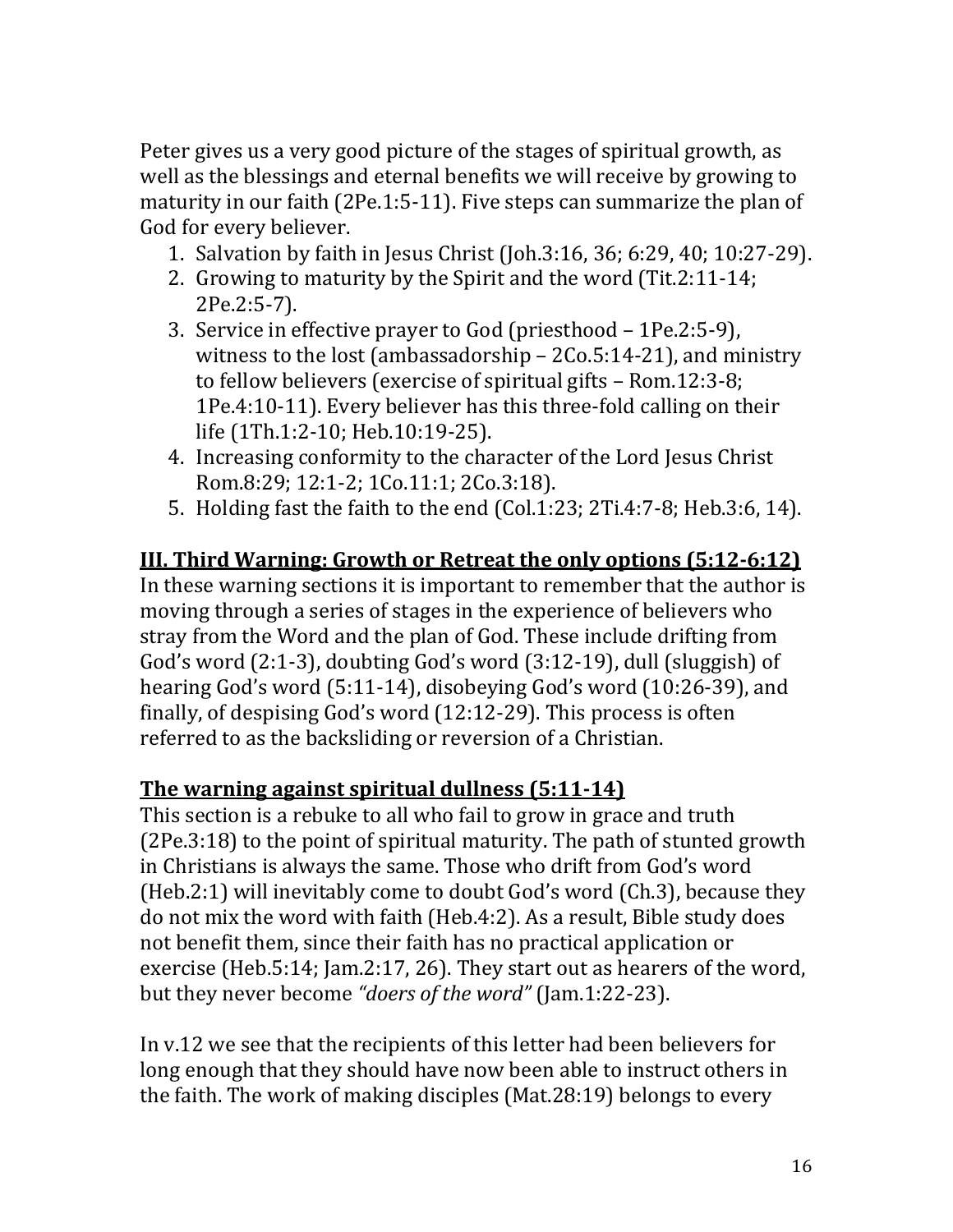believer. How tragic, then, to have those who, after years of instruction, *"need someone to teach…again the first principles of the oracles of God."*  They could not *"endure sound doctrine"* (2Ti.4:3), but love to have their ears tickled and their egos gratified.

Basic Biblical instruction is likened to milk (v.13). Milk is good for those who are babes in Christ (1Pe.2:2). However, spiritual growth demands a willingness to *"go on to perfection* (maturity)*"* (Heb.6:1), and to *"grow in the grace and knowledge of our Lord and Savior Jesus Christ"* (2Pe.3:18). While the gift of eternal salvation is free to all who will believe, the life of discipleship and service is costly indeed (Luk.9:23-26; 14:26-33).

Verse 14 sets before each and every believer the goal for every child of God. The *"solid food"* speaks of *"the deep things of God"* (1Co.2:10), what we might call advanced doctrinal instruction. Those who are growing into ever greater maturity are faithful to get their spiritual workout in learning and applying the word of God to life. As a result, their spiritual senses are *"exercised"* in daily life to distinguish between good and evil. The word used for exercise in Greek is the basis for our word "gymnasium". It refers to the place we go for training, and this is what every local church should be.

It is worth ending this section with the reminder that we will all one day stand before the Lord Jesus to give an account of our lives (Rom.14:10- 11; 1Co.3:11-15; 2Co.5:9-10). It was this knowledge that drove the apostle Paul, both in his personal life, and in his ministry (1Co.9:24-27; Phi.3:7-14; 2Co.5:11; Col.1:28-29). It is God's will, expressed often in His word, that we live lives worthy of eternal reward, which will be our expression of our gratitude for all that Jesus Christ has done for us (2Ti.4:6-8; Rev.3:11; 22:12).

#### **The goal of the faith-rest life is spiritual maturity (Heb.6:1-3)**

In keeping with the negative example of the Exodus generation in chapter 3, and the exhortations in chapter 4 to enter into the life of faith and rest, the author now challenges his readers to *"go on to perfection".* A more literal translation would be "Let us be borne/carried on to maturity". He is urging them to rest in faith and submit to the working of the power of God by the indwelling Holy Spirit. It is important to note that, like all the exhortations in Hebrews, the author includes himself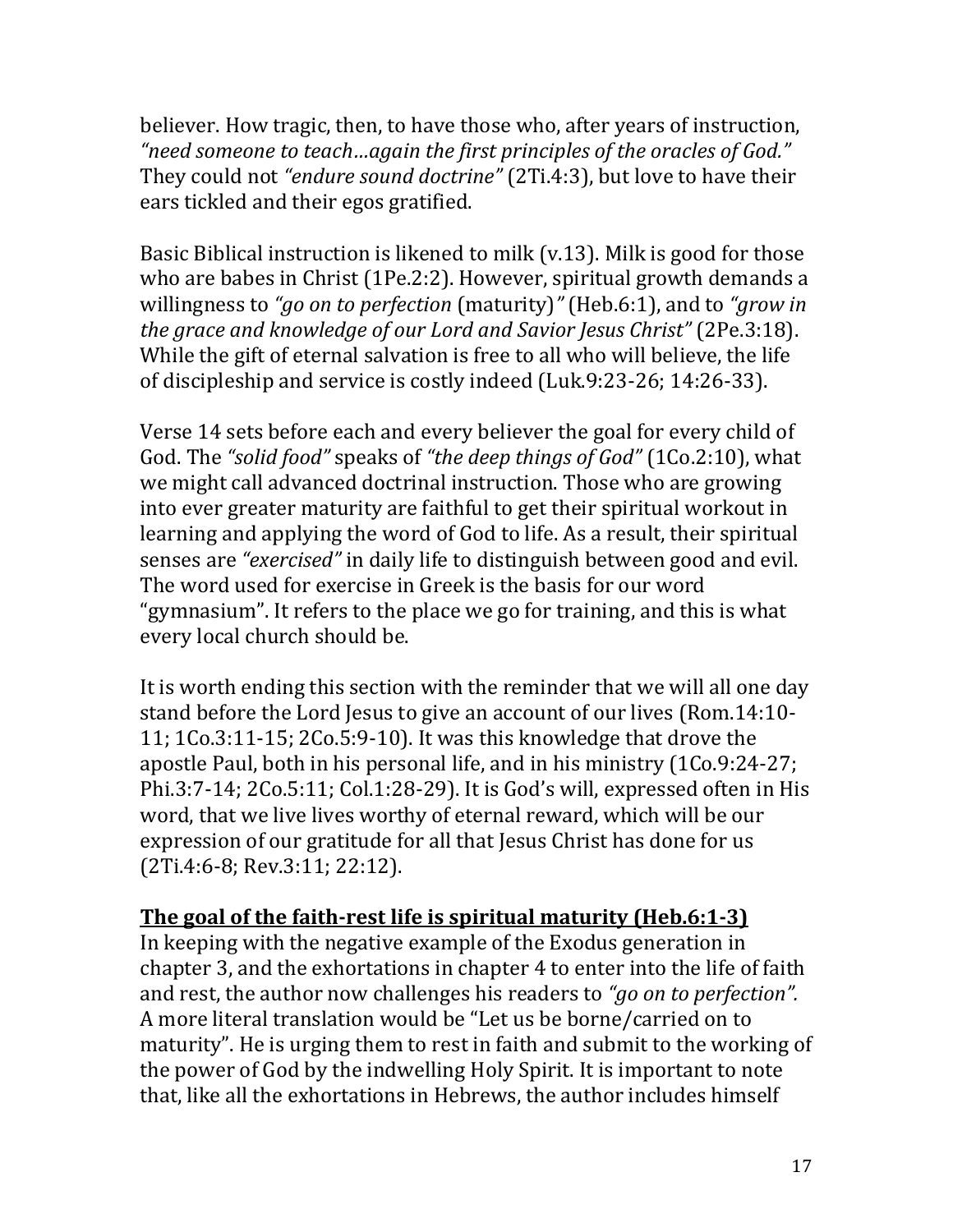with the readers in saying, "Let us...." We are never beyond the need for spiritual exhortation. Even Paul, the great Apostle, toward the end of his earthly life, was focused on "pressing on" to higher spiritual ground (Phi.3:14).

To achieve this goal they need to leave behind what we might call "the basics" of elementary teaching. The ABC's of the faith, or the "milk" he mentioned in 5:12. Milk is fine for babies, but "solid food", or advanced doctrinal instruction was essential for the mature (5:14).

Six basic doctrines are mentioned to define *"elementary principles"*. While many commentators see in these the basic elements of Judaism and the Mosaic law, I cannot agree. The reason is that the *"dead works"*  they had repented of were all of the Jewish rituals and rites that pointed to Jesus Christ (Heb.9:14). With the rending of the veil at the death of Christ (Mat.27:50-51), all temple rituals were made invalid. What they foretold in shadow form; Christ had now fulfilled (Heb.10:1-4). Thus they had all become "*dead works*".

The message of the Apostles to the Jewish people was their need to repent from the sin of unbelief. By restoring the veil and continuing to engage in the sacrificial system, they proved their rejection of the oncefor-all sacrifice of Jesus Christ (Act.2:36-39; 3:17-21). They needed to repent from the dead works of the law, which could never save them (Heb.9:14). This repentance would result in a true faith in God, through Jesus Christ.

The various baptisms would specifically recognize the difference between the baptism of John, which was a sign of repentance (Mat.3:11; Mar.1:4), the baptism of Jesus, which revealed Him as the Messiah (Joh.1:25-34), and Christian baptism, which is a public profession of faith in Jesus Christ (Mat.28:19-20; Act.8:35-38; 16:31-33).

The laying on of hands was a sign of fellowship and commitment to service (Act.13:1-3). The doctrine of the resurrection from the dead speaks of the resurrection of believers, and the doctrine of eternal judgment relates to all who reject Jesus Christ as Savior (Joh.5:19-30).

The goal of attaining spiritual maturity was stated as a possibility.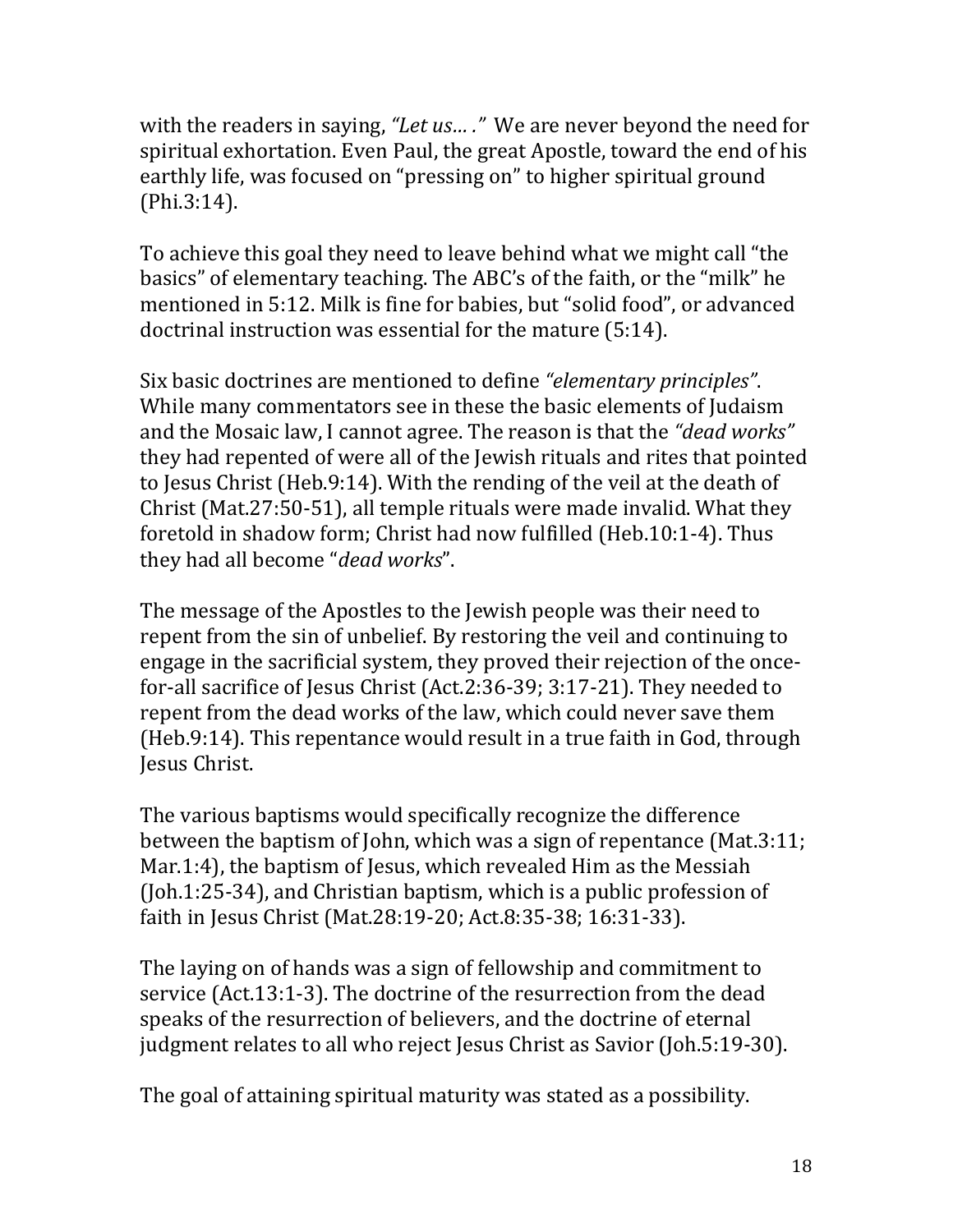*"This we will do if God permits"* (v.3). To grow to maturity takes time, and as this letter was written around 67A.D., the author knew that time was short. Already, the shadow of the destruction of the Temple and the dispersion of the nation of Israel was at hand. The time was short, and there was no time to waste.

## **When repentance is no longer possible (Heb.6:4-8)**

This passage has troubled many believers through the ages. Many good Bible expositors do not even attempt to deal with it. As we approach this text we must remember the most crucial law of Biblical interpretation: the context determines interpretation. Let us review a few points of the preceding context.

- 1. The negative example is the Exodus generation (Ch.3), who failed to enter into the blessings of the Promised Land due to their lack of trust in the promises of God.
- 2. The authors' challenge to his readers to be diligent to enter, not into the land of Canaan, but to enter into a life of faith leading to victory and spiritual rest (Ch.4).
- 3. The problem of the readers is not lack of salvation, but a failure to grow up into spiritual maturity (Ch.5:12-14).
- 4. The challenge in Ch.6 then, is to become mature and fruitful. Failure to do so would result in Divine discipline in life and loss of reward in eternity.

Before we deal with the phrase *"For it is impossible…to renew them to repentance"* (v.4, 6), let's confirm that these readers are truly saved men and women. There are five qualifications listed as to their spiritual condition (v.4-5). These show that they were indeed believers.

- 1. They *"were once enlightened"*. The word used means "once for all". It is the same word translated in Heb.10:10 *"once for all".* The word *"enlightened"* is the same one translated *"illuminated"* in Heb.10:32 (NKJV). This word refers to the moment of salvation.
- 2. They had *"tasted the heavenly gift"*. The word *"tasted"* is the same one used for Jesus' substitutionary death on our behalf (Heb.2:9). The gift refers to the gift of eternal life, which they are in full possession of.
- 3. They became *"partakers of the Holy Spirit"*. The word used here is also translated *"partakers"* in Heb.3:1 and 14, which speak of union with Christ.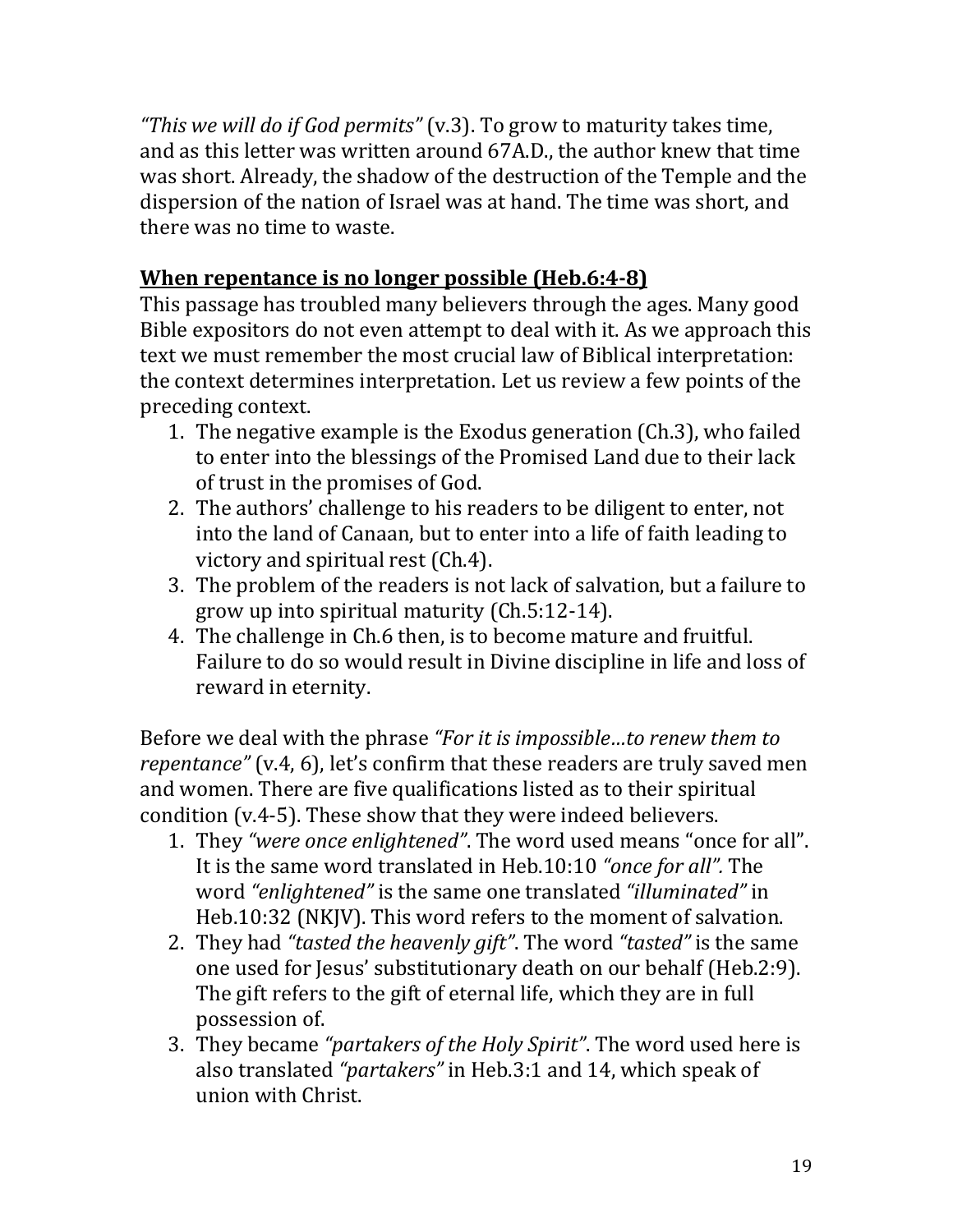- 4. They had *"tasted the good word of God"*, the idea being to taste to the full. Just as Jesus had *"tasted"* death for all mankind (Heb.2:9).
- 5. And with the word of God they had also tasted *"the powers of the age to come"*. The signs that Jesus and the apostles had performed in the presence of these people were a preview of the Kingdom age, when Christ will rule on the earth.

There is no way that the five things listed above could be experienced by any unbeliever. These are truly saved individuals, who are in danger of committing an offense even greater than that of the Exodus generation recorded in Numbers 13-14.

There is no "if" in the original of v.6. Literally it reads, "having fallen away". The idea is to fall by the wayside. Now we can bring in the statement, *"It is impossible…to renew them again to repentance"*. He is not talking about salvation, but repentance and restoration. Why would it be impossible for a Christian who falls away to repent and be restored? There are two good answers to this question, one is textual, the other is historical.

Let's take the historical first. Remember the Old Testament incident that the author is building his arguments on? Those in Hebrews 3 and Numbers 13-14 who failed to enter the promised land. Go back and read Numbers 14 again, Pay close attention to v.39-45. Do you see that they tried to "repent" and go into the land, but were defeated? Once the opportunity to trust and obey passed, it was too late to "repent".

Remember that the recipients of the book of Hebrews were on the brink of a far greater calamity. In 70 A.D. the Roman legions would destroy the city of Jerusalem and the temple. By 73 A.D. the nation of Israel had ceased to exist. The window of opportunity for these first century Jewish believers to grow to maturity and fruitfulness was fast closing. Once closed, it would be "impossible" for them to reclaim the opportunity.

The textual explanation helps here as well. The phrase *"since they crucify again for themselves the Son of God, and put Him to an open shame",* uses two present participles, and should be translated, "while they are crucifying…while they are putting to shame". In other words,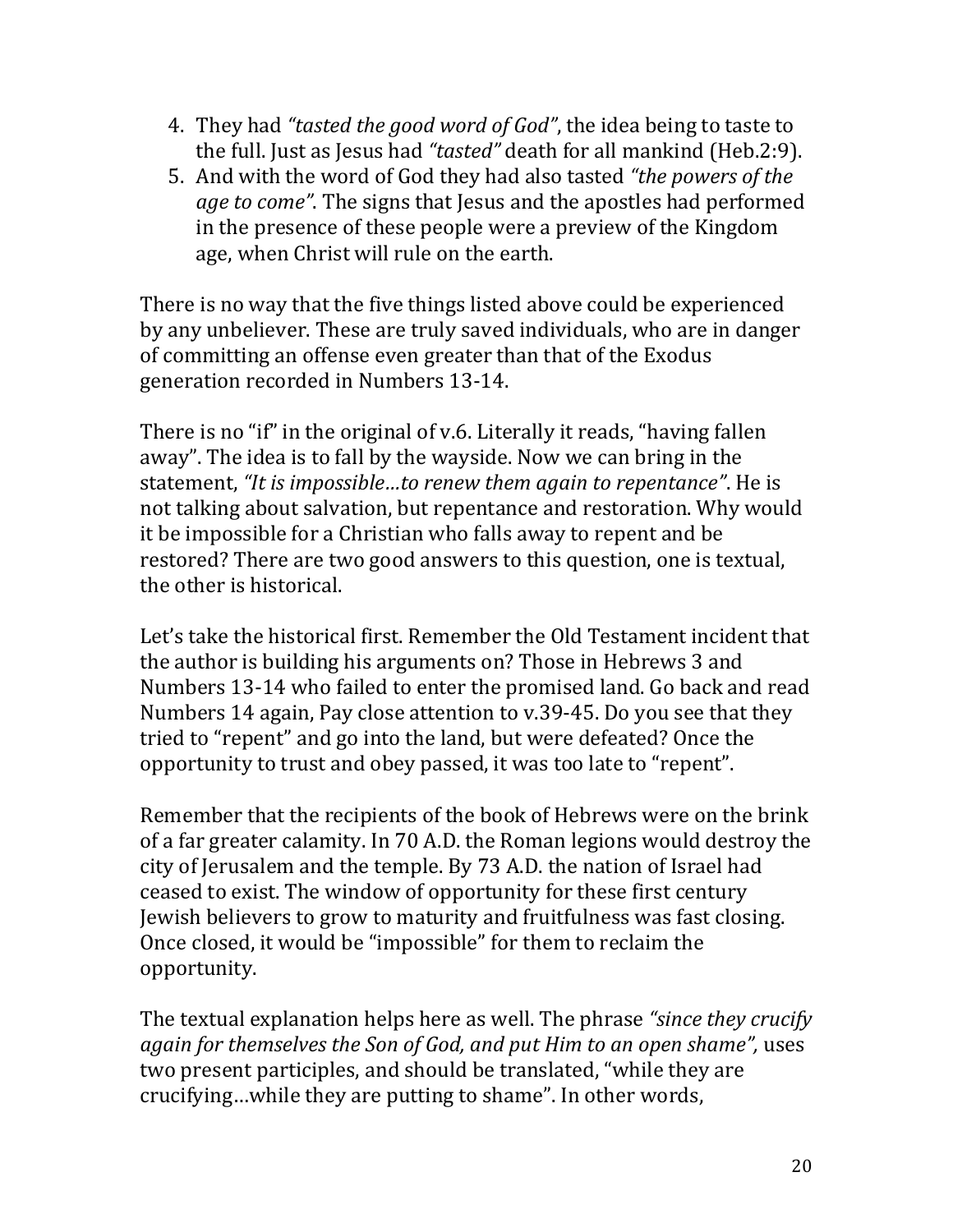repentance is not impossible should they cease these actions. However, the act of denouncing the effective work of Christ, and going back into Judaism, so as to escape persecution, would likely harden the heart beyond the point of no return. Again, the issue is not eternal salvation, but growth to maturity, fruitfulness, and eternal rewards.

At a time of great historical crisis, and intense persecution of believers, to publicly deny Christ, and to identify with those who cried out for His crucifixion, would likely exhaust what little time remained, and make restoration and growth to maturity impossible.

The examples in v.7-8 verify that the issue is fruit-bearing and blessing, and not eternal life. The "earth" represents the believer. To each and every child of God is given the "rain" of God's word and Spirit. The provisions of grace are available to all. One believer drinks in the rain and bears fruit, resulting in blessing to others, as well as blessing to that believer. His or her life is fruitful, beneficial, and *"receives blessing from God"*. This blessing in time is a foretaste of eternal reward at the judgment seat of Christ (1Co.3:11-15; 2Co.5:9-10). Like a fruitful field, this land is blessed (Psa.65:9-13).

Another believer is represented in v.8, as an unfruitful field. On it the same rain falls, but it bears thorns and briers. Remember that these are emblems of the curse that came through Adam's disobedience (Gen.3:17-19). This "fruit" is *"rejected and near to being cursed"*. The word "rejected" is the same one used by Paul in 1Cor.9:27, translated either "castaway" or "disqualified". It speaks of that which is rejected by God for usefulness in time and from eternal reward. Note that it is the crop of thorns and briers that are burned. This could refer to Divine discipline in this life (Heb.12:3-11) and fits perfectly with Paul's depiction of the judgment seat of Christ (1Co.3:11-15). The issue here for these believers is loss of blessing in time and reward in eternity, should they turn back to Judaism. Interestingly, Jesus used this very contrast between fruitful and unfruitful branches (Joh.15:1-8). Fruitful branches, believers who abide in Christ, are blessed with increasing fruit. Branches that bear no fruit are burned. This could refer to ultimate Divine discipline which the apostle John calls *"the sin leading to death"*  (1Jo.5:16).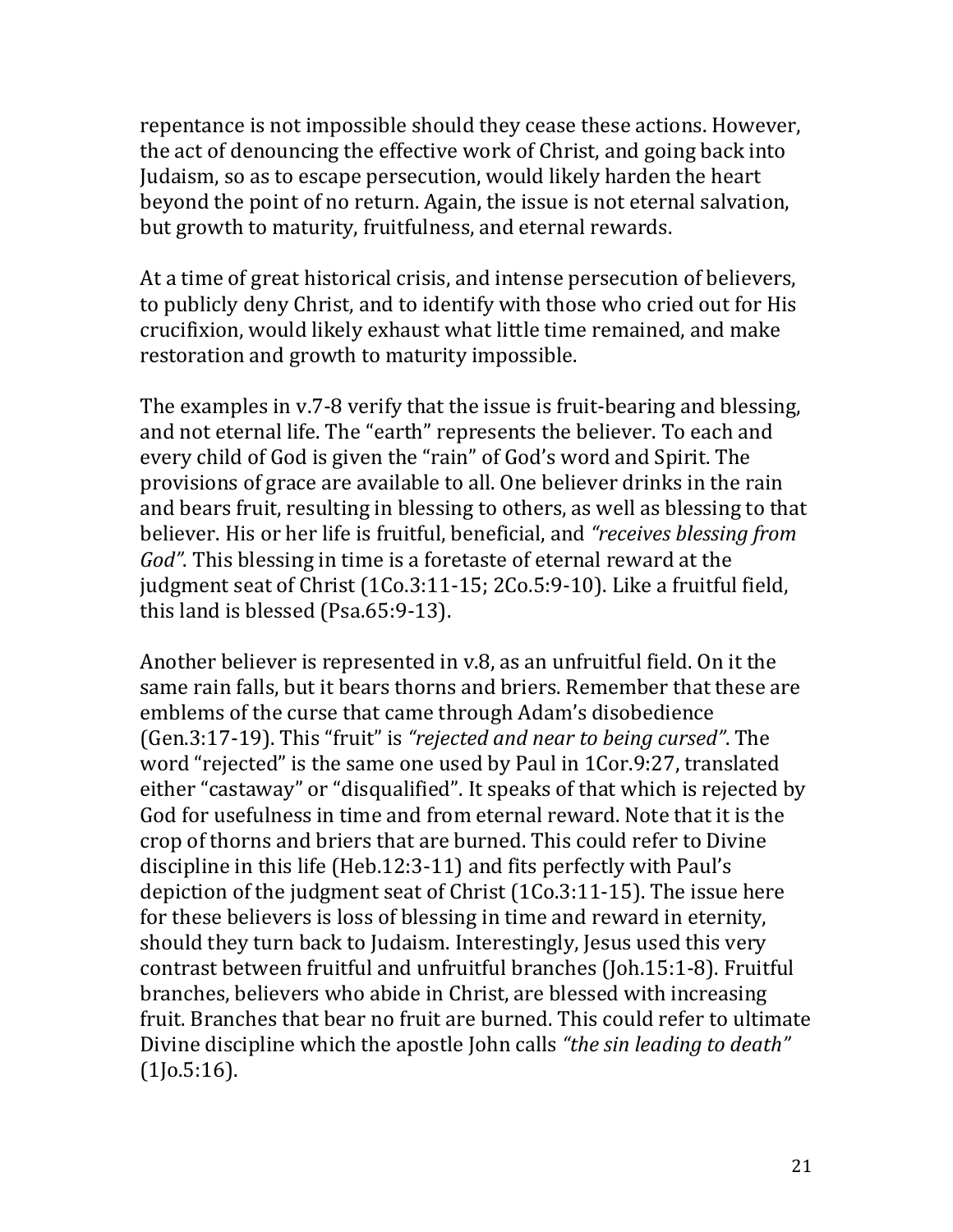## **An assurance and a challenge (Heb.6:9-12)**

The author follows the severe warning with a word of comfort. He is *confident of better things…things that accompany salvation."* That he calls them *"beloved"* again assures us that they are children of God by faith in Christ. The issue is not salvation, but the fruits that ought to accompany a healthy and strong spiritual life.

That they had engaged in faithful ministry in the past was certain (v.10, 10:32-34). They needed the encouragement of v.10, that God is faithful, and will never forget our *"work and labor of love"* (1Th.1:3-10). When we minister to the needs of fellow believers, we are in fact ministering to Jesus Christ (Mat.25:31-40).

The option of every believer each and every day is to be either diligent, or sluggish (v.11-12). The word translated *"sluggish"* is the same one translated *"dull"* of hearing in Heb.5:11. Those who choose the path of diligence (Heb.4:11) will hold fast in the assurance of God's word and the blessed hope that is before us (Tit.2:13), to the very end. Such faith and endurance will *"imitate those who through faith and patience inherit the promises"*. That is, like the great one's of the faith that have gone before us (Heb.11), we will ultimately receive eternal rewards in abundance (2Pe.1:10-11).

#### **IV. Fourth Warning: No More Sacrifice for Sins – Heb.10:19-39**

Here the author builds on the three former warnings, each one becoming a bit more stern. The exhortations in v.19-25 are the means we have of escaping the *"fearful expectation of judgment"* in v.26-31.

It is important to emphasize here that both the positive exhortations of v.19-25, and the warnings that follow v.26 are based on the finished work of Christ on the cross (v.5-18). The tenth chapter of Hebrews shows us that the cross of Christ provides for those who trust in Him both the eternal security of our salvation, as well as severe judgment for those believers who live in disobedience to His word.

#### **The three exhortations to escape judgment, v.19-25.**

The phrase *"Therefore, brethren"* speaks to believers in light of the cross of Christ. Jesus Christ offered the one and only sacrifice that could bring complete forgiveness and eternal life (v.12). Those who believe are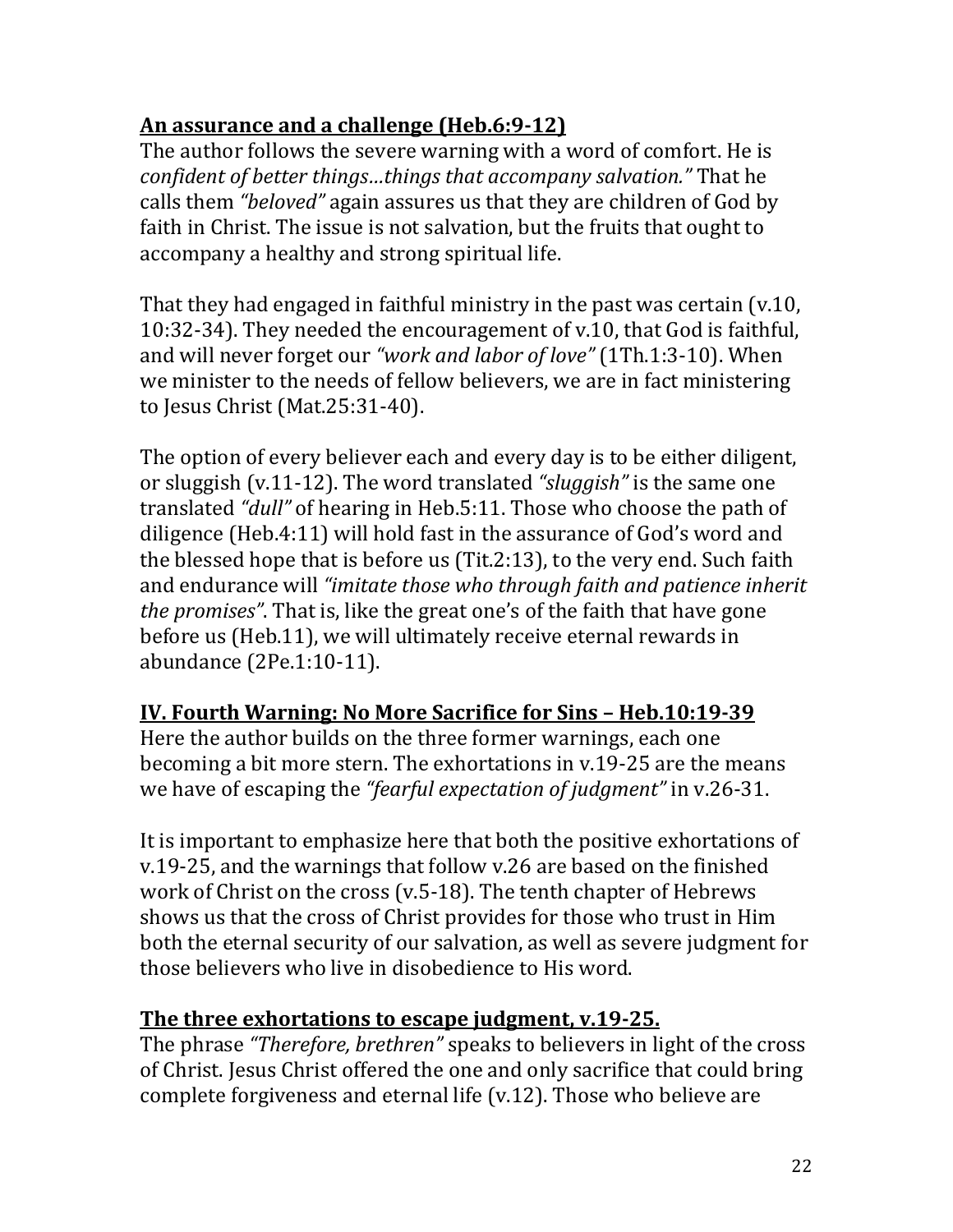*"perfected forever"* positionally in Christ, though in practice we are *"being sanctified"* (v.14) day by day.

In v.19-21 we see three present possessions of every believer. We have boldness to enter into the presence of God (v.19; 4:14-16), we have a new and living access beyond the veil (v.20), and there we have a High Priest, who is faithful and merciful (v.21; 2:17-18; 7:26-28). In light of these great spiritual possessions, we are given three exhortations, which clarify the three ministries, which every believer is to engage in.

# **1. Let us draw near, v.22. (Priesthood)**

This is the ministry of our priesthood (1Pe.2:4-10). We perform this ministry when we intercede on behalf of others, in the power of the Holy Spirit (Eph.6:18; 1Th.5:17-19; Heb.13:15). In order to be effective in our prayer life, we need to cleanse ourselves daily through self examination and confessions of sins (1Co.11:27-31; 1Jo.1:9).

# **2. Let us hold fast, v.23. (Ambassadorship)**

Every believer is called to be an ambassador for Christ (2Co.5:14-21). Our witness to the world is that by faith in Jesus Christ we have the hope (absolute confidence) of eternal life. Our confidence is not based on our performance, but on the fact that *"He who promised is faithful".* No one who doubts the eternal security of the believer is capable of holding this confession *"without wavering".* Our assurance and security are based on the perfect and finished work of Jesus Christ our Savior.

# **3. Let us consider one another, v.24-25. (Ministry)**

Each and every child of God is spiritually gifted by the Holy Spirit (Rom.12:3-8; 1Co.12:7; Eph.4:7; 1Pe.4:10-11). These gifts are given for the building up of the body of Christ. We are all members of His body, dependent on the other members for our full spiritual development. We are to edify one another in love and good deeds (1Th.5:11-22). The arena in which these activities are to take place is the local church. To forsake our gathering together is to fail our 3-fold ministry.

# **The warning against willful disobedience, v.26-31**

The willful sin in this context is the forsaking of the local church. The word *"forsaking"* implies a desertion by which others are left in peril.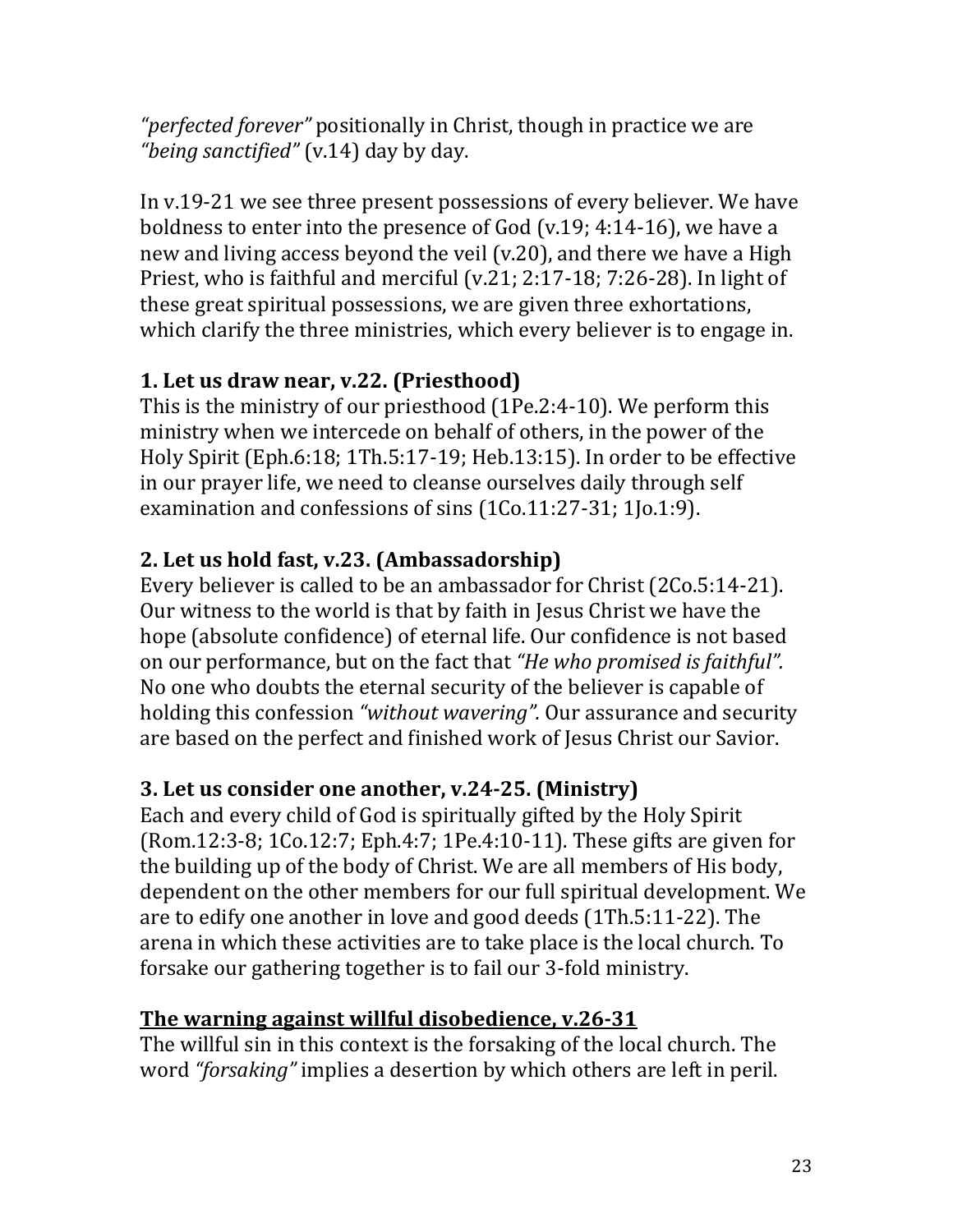The use of the present participle indicates a habitual absence from the local gathering of believers.

It should be remembered that under the O.T. law, sacrifices were made for sins of ignorance, sins of omission, and sins of defilement (Lev.4-5). Willful and deliberate sins were not covered, but instead were dealt with by judgment (consider Achan, Joshua 7; and Exo.21:14; Deu.17:2- 6;). While we know that confession of sins brings forgiveness and cleansing (1Jo.1:9), continual sin, without confession and correction, will result in increasing levels of Divine discipline (Heb.12:3-11).

For these first century Jewish believers, forsaking the church to go back into Judaism, would result in them sharing the fate of the *"adversaries"*  (v.27), who would die in the fiery judgment of the fall of Jerusalem. By their defection they would be guilty of the three offenses listed in v.29. What could be worse than to die without mercy (v.28)? The apostle John warns us about the *"sin unto death"* (1Jo.5:16). This refers to unconfessed and persistent sin continued in until death. This could play out in several ways.

- 1. Immediate and unavoidable death (Act.5:1-11).
- 2. Prolonged illness until death (Rom.8:13; 1Co.11:29-32).
- 3. Becoming a *"castaway"*, rejected for further service (1Co.9:26-27), and denied eternal reward (1Co.3:11-15).

It is evident from v.30 that the author is dealing with discipline on God's people, not on unbelievers. It would be better to die without mercy than to live without grace! That this warning is to true believers is made clear in the passage in the following ways.

- 1. The author addresses the readers as *"brethren"* (v.19). They are the same ones called *"holy brethren"* (Heb.3:1).
- 2. The three exhortations include the author with them, *"Let us…"*   $(v.22-24)$ .
- 3. The author includes himself in the warning about willful sin, v.26.

4. It is to *"His people"* that these warnings are addressed, v.30. We must never forget that God is faithful to judge His own people (1Pe.4:15-17), but He always does so in love (Heb.12:5-7). These stern warnings are now followed with words of encouragement.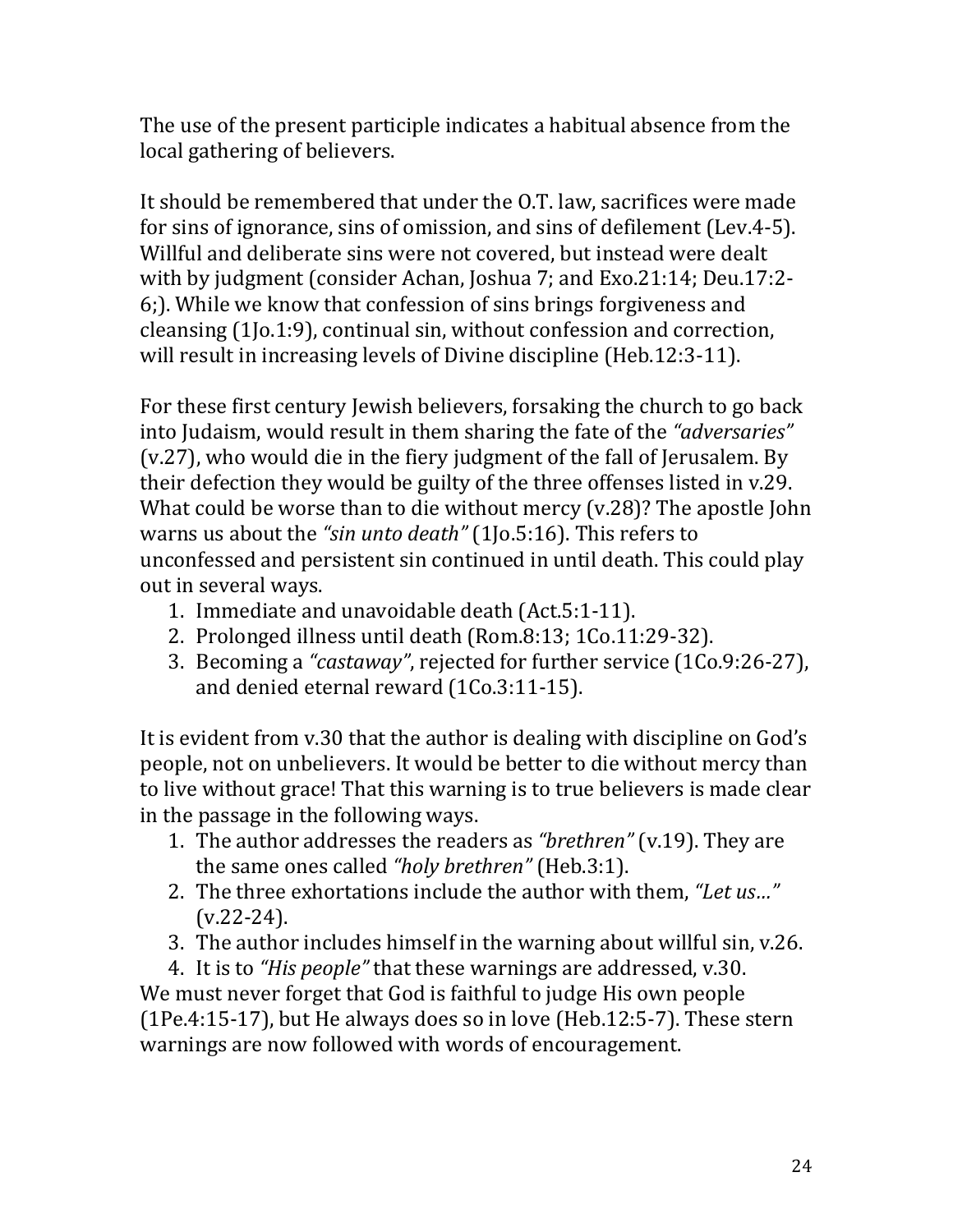## **A call to endurance, v.32-39.**

The author reminds these believers of their early Christian experience. They had left their *"first love",* and the only remedy was to *"Remember…from where you have fallen; repent and do the first works"*  (Rev.3:5). That they were genuine believers is shown by the fact that they *"were illuminated"* (v.32), a term used in Heb.6:4 for the moment of entering eternal life.

They had previously suffered for their faith, and had supported Paul in his chains. They had endured persecution and privation because of the sure conviction that they possessed eternal treasure (Mat.6:20).

His challenge is *"Do not cast away your confidence"*, and the reason is that *"If we hold fast the beginning of our confidence steadfast to the end"*  (Heb.3:14), it will result in *"great reward"* (v.35). It is only by endurance in our faith that we can receive this promise (v36). Our lives ought to be lived out in the light of the Bema seat of Christ (Rom.8:17; 1Co.3:11-15; 2Co.5:10).

If we live life in light of the return of Jesus Christ (v.37-38), the issue will be whether we will face Him in confidence or in shame (1Jo.2:28-3:3). We are to live by faith, and not by sight (2Co.5:7). Those who fail to hold fast their confidence, and draw back in fear, cannot please God (Num.14:20-24, 29-32; 1Co.10:1-12).

The author concludes by saying *"But we are not of those who draw back to perdition* (destruction), *but of those who believe to the saving of the soul"* (v.39). There are those who hear the gospel message, and who then draw back in unbelief, unto eternal destruction in hell. We are not of this group. The danger he is dealing with is to those who hear and believe the gospel, and then draw back in continued disobedience. For them the five warning passages of Hebrews are written.

The phrase *"believe to the saving of the soul"* should literally be translated "to the possession of the soul". It is the same sense, though using different words, that Jesus spoke of in Luke 21:19, *"In your patience possess your souls".*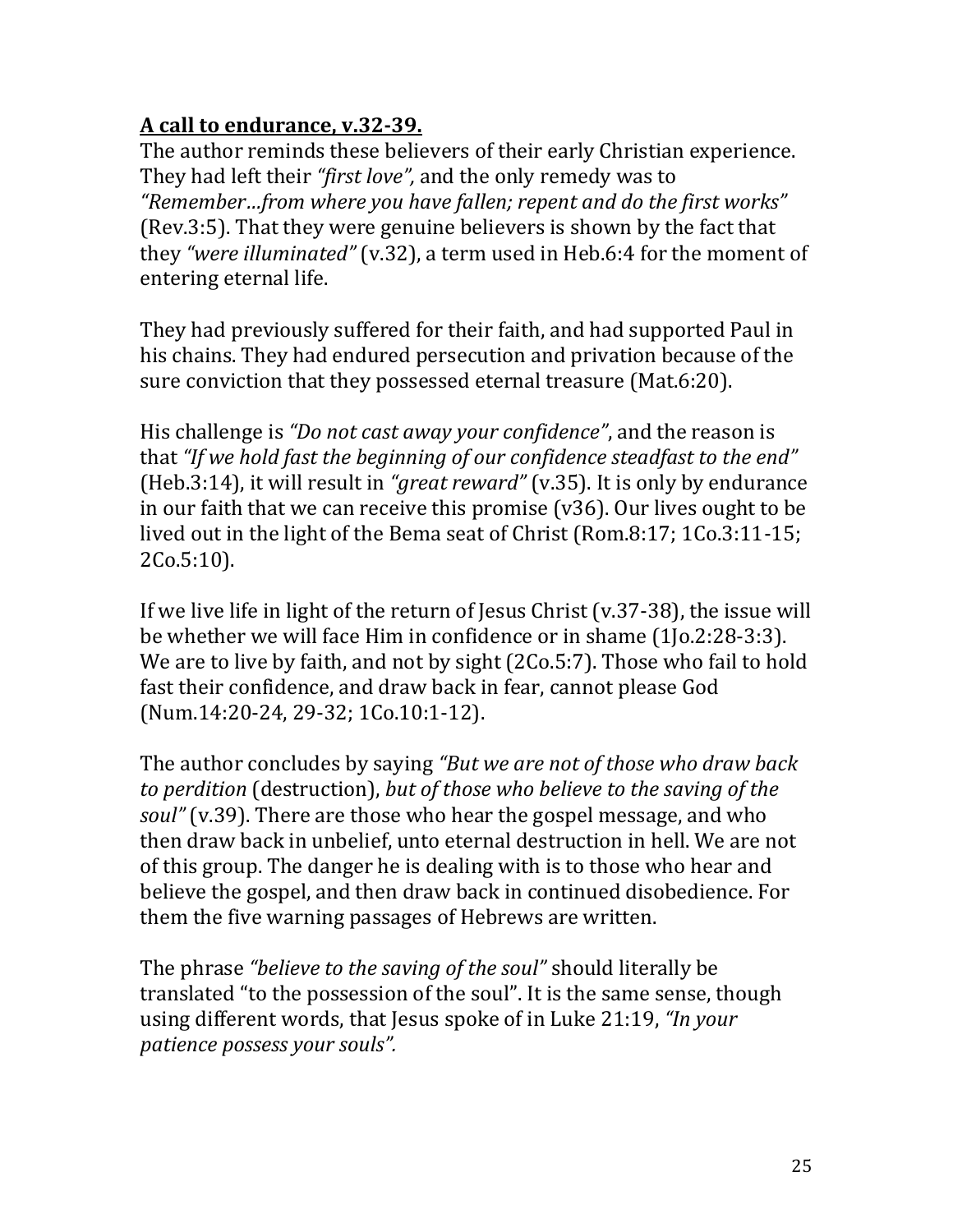## **V. Final Warning: We Are Receiving a Kingdom, 12:12-29**

This section must be seen in the light of the teaching on divine discipline in v.3-11. For the sake of review here is a brief summary.

- 1. Only by keeping our eyes fixed on Christ can we endure, v.3-4.
- 2. We should neither despise nor be discouraged by His discipline, v.5. God disciplines in love those who are His own children. This discipline is evidence of our salvation!
- 3. God's discipline increases, the longer we resist, along three lines; rebuke, chastening, and scourging, v.5-6.
- 4. No believer escapes discipline, for none are perfect, v.7-9.
- 5. The goal of divine discipline is always purification and blessing, v.10-11. Correction brings blessings in time and reward in eternity. The word *"trained"* in v.11 is the same word used in Heb.5:14 translated *"exercised".* We get "gymnasium" from it.

#### **Do not fail like Esau, 12:12-17**

The discouraged and downcast believer is pictured as a runner whose hands are hanging down, with feeble knees and stumbling feet (v.12- 13). But strength is available, and it comes from God's word, received in the local church (Heb.10:25). The goal is not to be a dislocated limb (a believer out of fellowship), but rather to find spiritual healing through grace and truth. This requires a continual focus on the Lord Jesus Christ as the source of our hope (v.2-3).

Our lives are to be a continual pursuit of peace and holiness, or sanctification, *"without which no one will see the Lord".* Those who believe have been sanctified forever in our **position** in Christ (1Co.6; Heb.10:10). Now our lives are to be a process of **practical** sanctification. In other words, we are *"being sanctified"* (Heb.10:14). As we keep our eyes on Christ, and continue to grow in grace, we are purified even as He is pure (1Jo.3:3). Those who reject the offer of eternal life in Christ are devoid of all sanctification, or holiness, and will never see Him as we will. The basis of our holiness is the imputed righteousness of Christ (Rom.4:3, 22-25; 2Co.5:21).

Esau is an example of one who was in line for blessing and inheritance, but who chose physical gratification over lasting spiritual rewards. He sold his birthright and inheritance for one meal. It is important to notice that his *"afterward"* (v.11) is just the opposite of the *"afterward"* in v.11.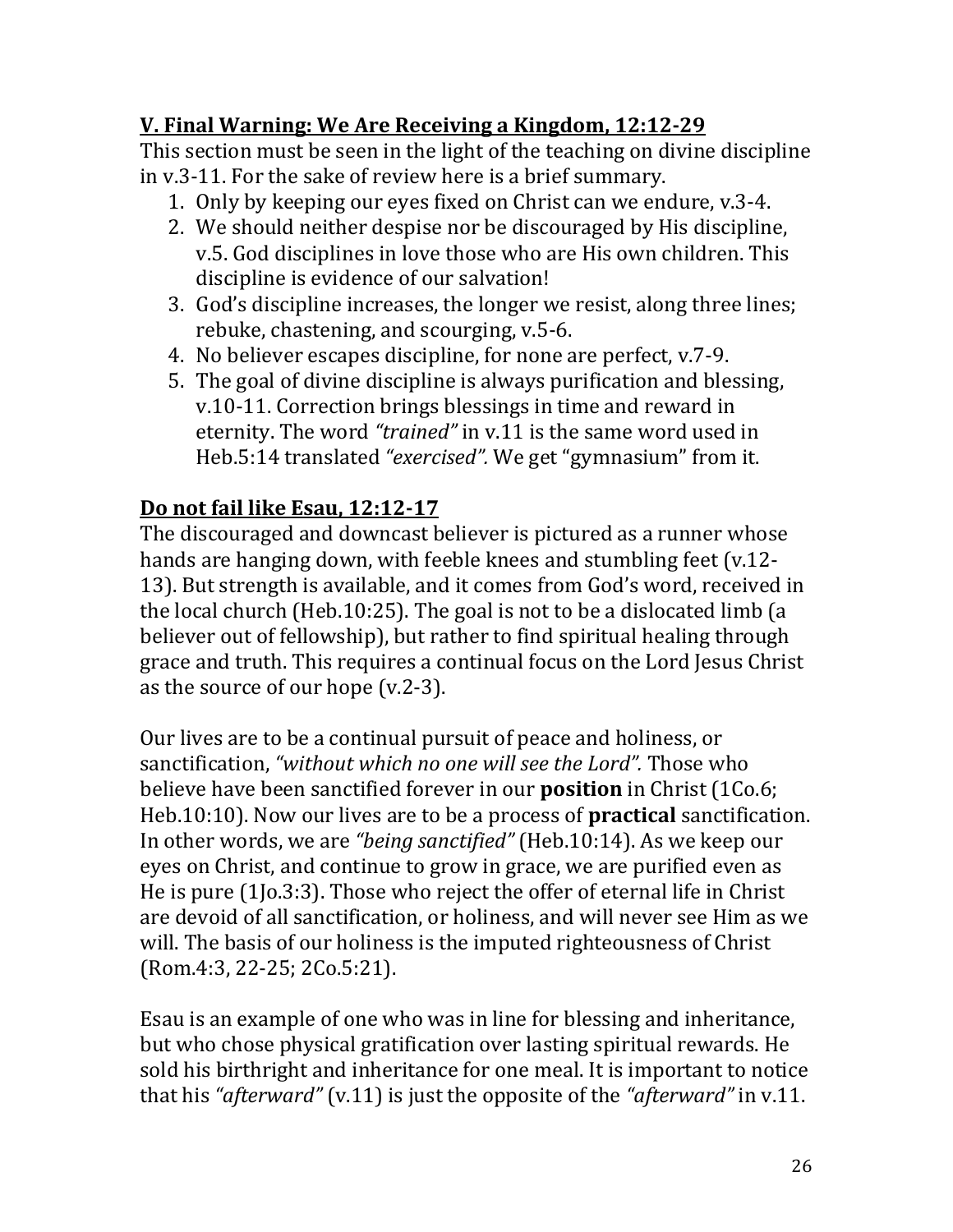Wise decisions bring blessed consequences. Foolish decisions only result in loss of blessings. Believers who only live for the here and now, who ignore their spiritual responsibilities, will one day stand before the Lord and *"suffer loss"* (1Co.3:15) in terms of eternal reward they could have gained (Rev.3:11).

When it was too late, Esau sought to repent, even with tears, but the opportunity was past. At that point it was *"impossible"* for him to repent. This verse is poorly translated, leaving a wrong impression of what it actually says. It should read:

*"For you know that afterward when he desired to inherit the blessing, he was rejected, though he sought it (the blessing) earnestly with tears, for he found no place for repentance."*

The difference here shows that Esau was seeking the blessing, not repentance. He could not receive the blessing because the opportunity for repentance was past. Both the Exodus generation in Ch.3, and Esau here in Ch.12, illustrate the meaning of "impossible" in Ch.6:4.

This is a good picture of the believer who stands before the Lord at the Bema, and watches his life go up in smoke, and sees the reward he could have gained, had he been faithful (1Co.3:11-15). There will be tears of regret, but it will be too late to repent and claim the rewards that have been forfeited through self-indulgence. It is worth noticing that in Jesus' message to the seven churches (Rev.2-3), the call to repent is repeated seven times!

#### **We are under grace and not law, 12:18-24**

The covenant of the law is here contrasted with the new covenant. One declared that access to God was impossible. The other extends a welcome mat for each and every believer to draw near to God. One so emphasized death, that even Moses was terrified. The other holds out the promise of welcome in our eternal union with Christ Jesus. One engendered only fear of God, the other of love, fellowship, and obedience. The first covenant showed that access to God was barred. The new covenant declares that the way into the Holy of Holies is open to us at all times (Joh.4:23-24; Heb.4:14-16; 10:19-22).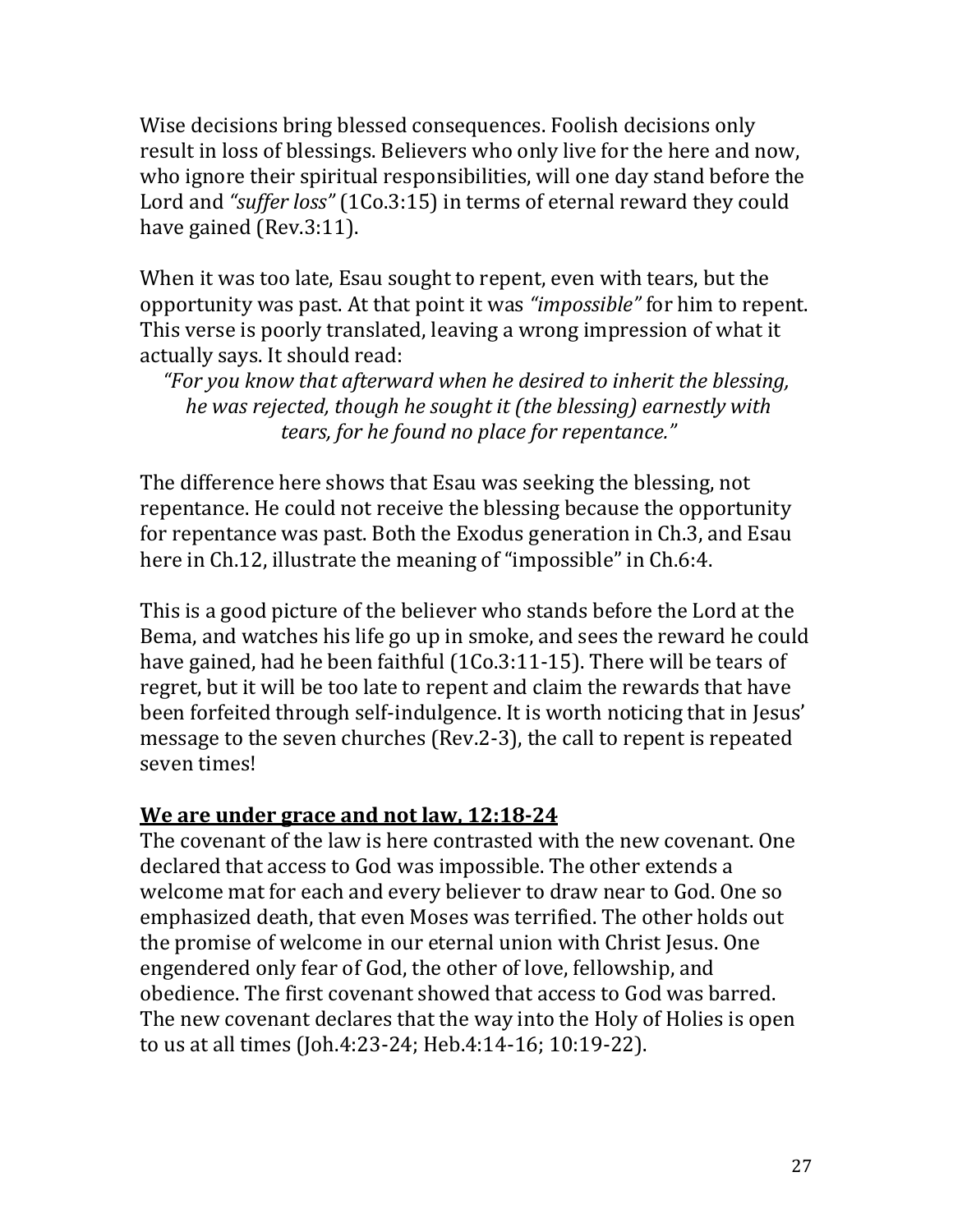This same contrast is made by Paul in 2Co.3:4-18, another of the many parallels with his other epistles. The glory of the Old Covenant was intended to fade away, as illustrated by the fading glory on Moses face. But the glory of the New Covenant is permanent and eternal.

I like to think of the welcome described in v.22-24 as depicting what happens when a believer dies. Out from the gates of the New Jerusalem comes first a welcoming crowd of angels, singing as they come. Then comes *"the general assembly"*, the saints of the Old Testament, mentioned in Heb.11, the heroes of the faith, who welcome us. Then we are met by *"the church of the firstborn"*, which can only refer to church age believers. Then, we meet the Father, the judge who declares all those justified by faith as *"men made perfect".* From God as judge we have nothing to fear, because of the work of Christ. Then, finally, we are led by the Father through the gates of the city, where none other than *"Jesus the Mediator of the new covenant"* meets us, to welcome us to our eternal home which He has prepared for us (Joh.14:2-3). What a glorious picture!

#### **Warning against despising God's word, 12:25-29**

He whose voice shook the earth at Sinai will once again speak, so that *"the things which cannot be shaken may remain".* This will include all our works done in faith and obedience to the leading of the Spirit of God.

Knowing that we are bound for an unshakeable kingdom, we ought to be motivated to so utilize the grace of God that we might serve Him now in reverence and godly fear. If we live our lives now, in the light of eternity, what a difference it will make on that day, when we stand in His presence.

The fact that *"Our God is a consuming fire"* should hold no fear for those who know that that fire can only consume the things of this world and of this life. That fire can only refine and purify all that is done by faith (1Co.3:12-14; 1Pe.1:3-9). Therefore, let us live each day for our King, and for the glory of His kingdom. It will all be worth it in the end.

#### **Summary**

The book of Hebrews is as relevant today as in the first century. We live in an apostate generation. We have sown the wind, and we are about to